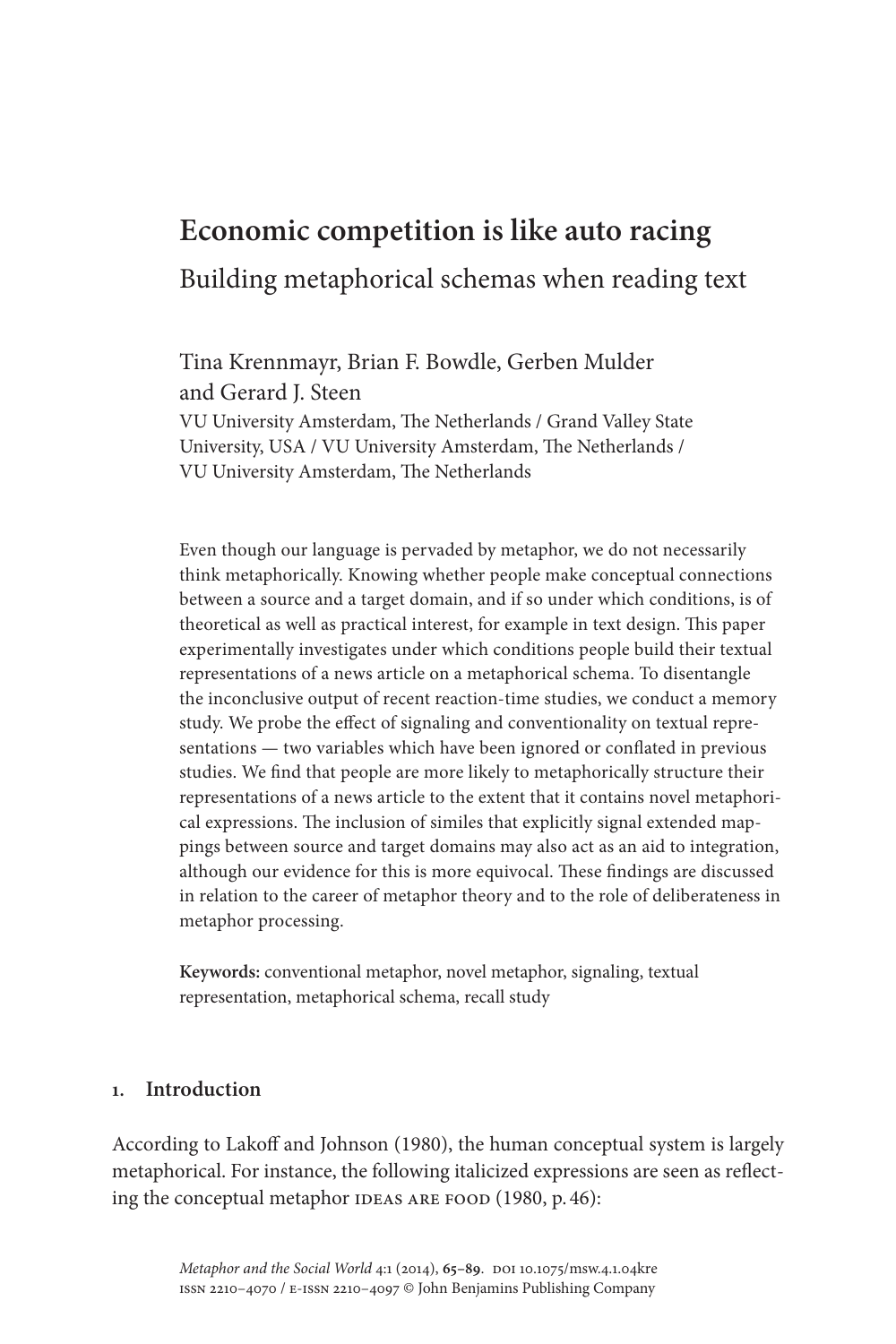- What he said left a bad *taste in my mouth*.
- All this paper has in it are *raw facts, half-baked ideas, and warmed-over theories*.
- There are too many facts here for me to *digest* them all.
- I just can't *swallow* that claim.

These expressions are all conventional but, according to Lakoff and Johnson's theory of conceptual metaphor, the metaphorical connections between ideas and food are essential for understanding the meaning of these expressions. Cognitive linguistic theories, however, "suffer from a lack of precision as to exactly how metaphorical thought is recruited during linguistic interpretation" (Tendahl & Gibbs, 2008, p. 1842). When we talk or write about economic competition, for example, we may use movement metaphors like *accelerating economy*. Does this mean that we actually think of cars or racing?

Conceptual metaphor theory has traditionally shown little interest in the role of context in understanding metaphors (Tendahl & Gibbs, 2008, p. 1840). This is reflected in many stimulus materials of psycholinguistic studies on metaphor, which frequently do not resemble natural language. Staying close to language as it is used in 'real life' is a general challenge for psycholinguistic studies, and online studies in particular, since experimental research requires maximum control of the stimulus material. The trade-off is that carefully crafted texts become far removed from actual language use. Graesser, Millis, and Zwaan (1997) call these unrealistic, choppy texts 'textoids' because they are presented out of any social context and are uninteresting or uninformative or both. They caution that "the study of textoids unveils unnatural representations and processing strategies" (Graesser, Millis, & Zwaan, 1997, p. 166).

The present study addresses the shortcomings of previous stimulus materials: the reading passages are among the first to do justice to the need for more natural texts (e.g., Boers, 1997; Pearson et al., 1981). As will be described in detail in Section 3.1.2, the stimulus material comprises a short passage based on an authentic news report on economic competition that is built upon an extended racing metaphor. Extended metaphors have been found to occur naturally in journalistic writing (Krennmayr, 2011). We examine under which conditions the racing metaphor becomes part of the mental model of the text. We hope that our findings about people's mental representation of metaphorical mappings reflect reality better than those derived from textoid-based studies.

Understanding whether people think metaphorically when reading 'real' text is not only theoretically interesting; there are also practical implications. Metaphor has the ability to highlight some aspects of a concept while at the same time hiding others (Lakoff & Johnson, 1980, p. 10). Metaphor has been shown to be a powerful tool for creating subtly persuasive messages serving ideological purposes (e.g.,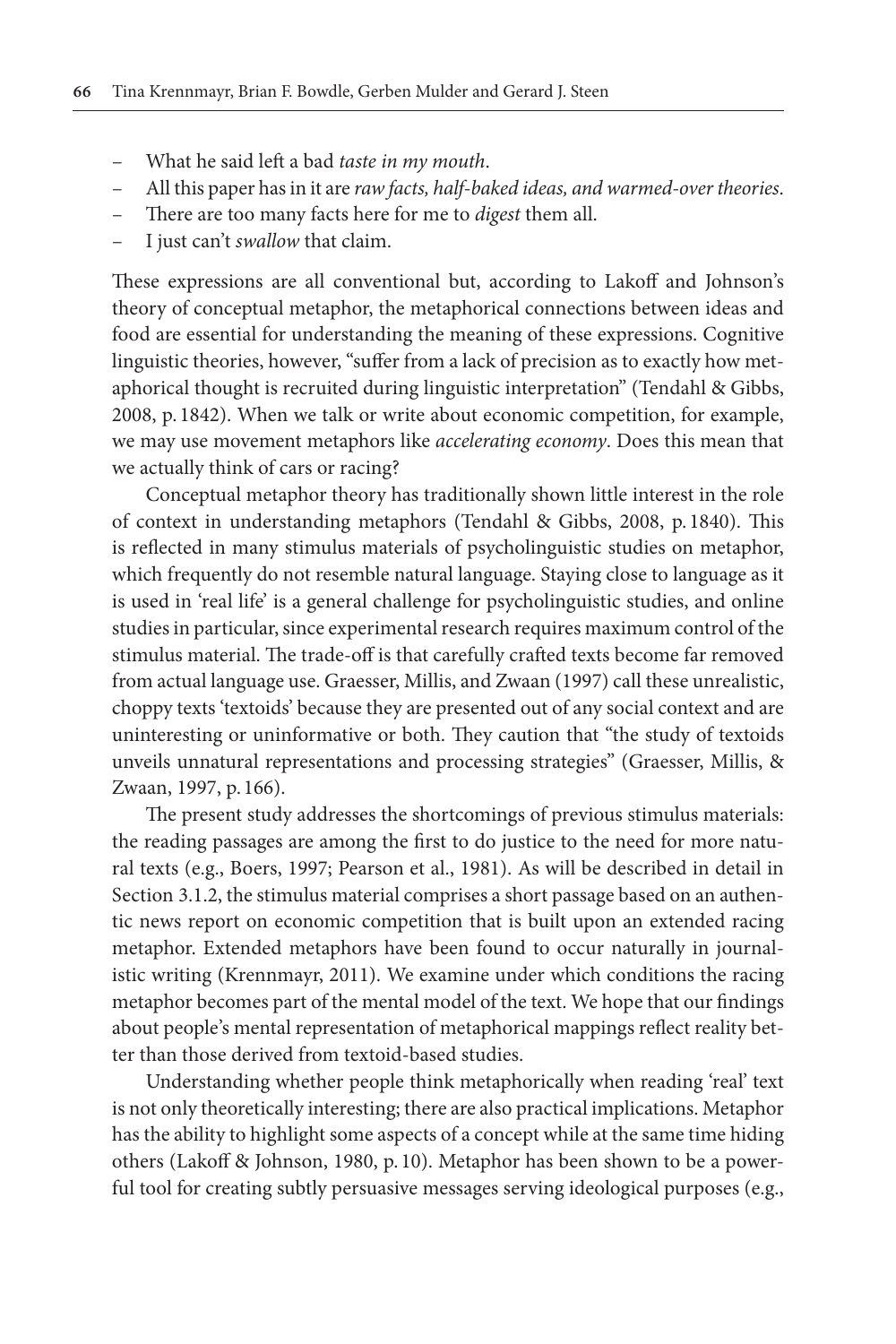Charteris-Black, 2004; Chiang & Duann, 2007; Kitis & Milapides, 1997; Musolff, 2006; Santa Ana, 1999; Zinken, 2003). If metaphorical language can potentially influence people's views on topics, and consequently their actions, it is important to know under which conditions people are most likely to build representations of a text they read on a metaphorical schema. Knowing whether a metaphorically used word on the page is also a metaphor in people's minds may therefore have implications for journalistic writing practice, for example. As the media contribute to building and adapting knowledge and beliefs, journalists stand to benefit from knowing the factors that can cause a reader to adopt metaphorical thinking. Those involved in creating text for educational purposes would also benefit from such insight because employing metaphors can make difficult topics more accessible and easier to remember or, alternatively, may hinder understanding (Cameron, 2003). Thus metaphor can have powerful pedagogical potential (Semino, 2008). Knowing what kind of mental representations readers actually build when coming across different manifestations of metaphorical language in text would be helpful to anyone writing texts for an audience. Writers could then make more informed choices for their text design.

While this work focuses on written texts, its implications also extend to spoken text design when the text is prepared, such as in speeches or lectures (Beger, 2011; Charteris-Black, 2004; Low, Littlemore, & Köster, 2008). This also applies to situations where speakers such as therapists or teachers strategically employ metaphor for communicative purposes (see e.g., Cameron, 2003; Cameron & Low, 2004; Kopp, 1995; Kopp & Craw, 1998; Low, 2008; Wickman, Daniels, White, & Fesmire, 1999). Examining when people build metaphorical schemas when reading text consequently has great practical implications.

## **2. Studying extended mappings in discourse**

## **2.1** Reading time studies

Previous studies have tried to understand whether conceptual metaphors actually activate cross-domain mappings. Reading-time studies are a common means of testing the validity of cross-domain mappings in online processing of extended metaphors. In these studies, subjects are typically given a passage describing short scenarios, (e.g., a debate) using multiple metaphorical expressions from the same source domain (e.g., RACING or WAR) to describe the topic. They then read a metaphorical target sentence that is either consistent or inconsistent with the source domain (e.g., 'His skill left his opponent *far behind him* at the *finish line*' is consistent with the racing scenario but not with the war scenario). Researchers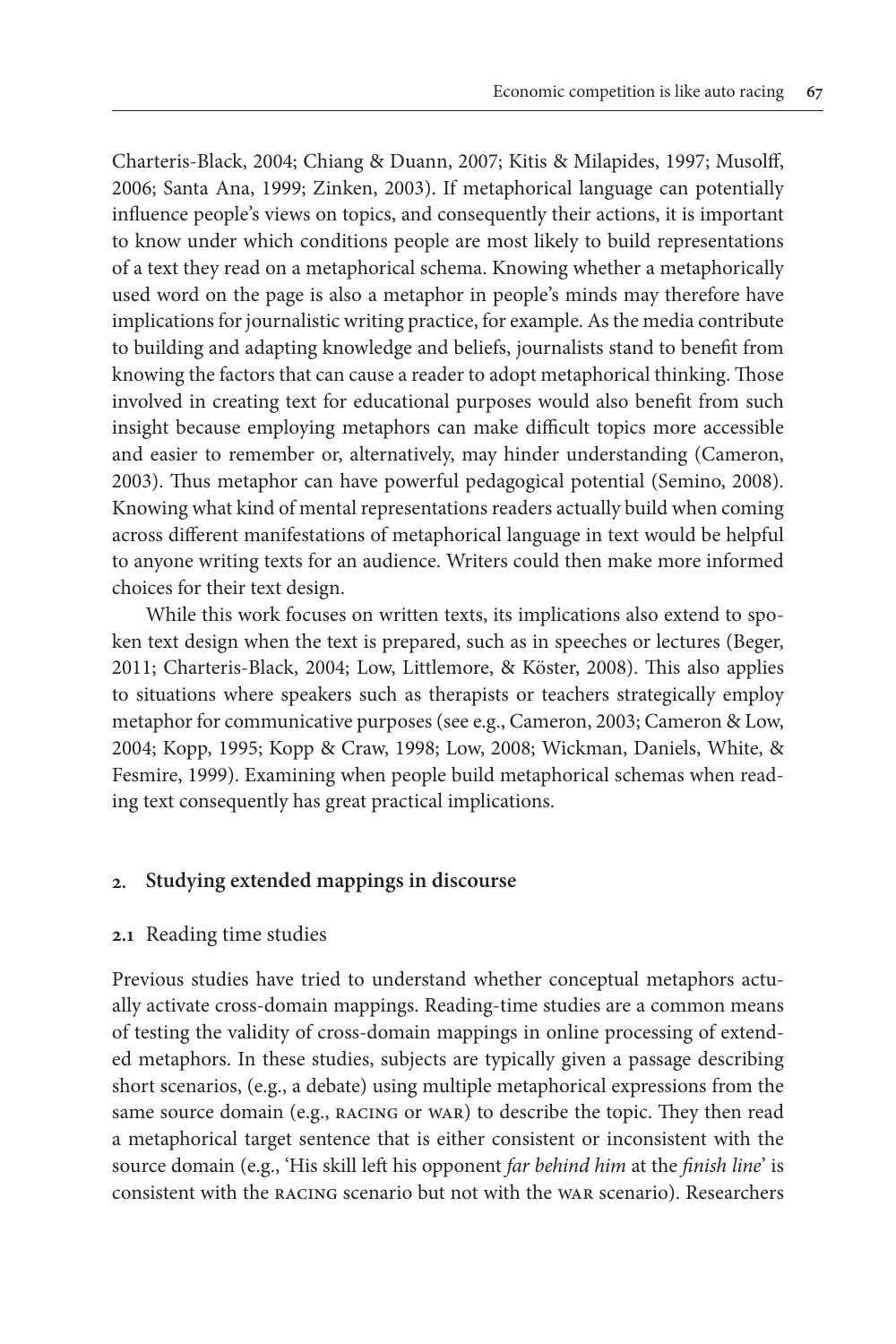measure the time it takes subjects to read (in)consistent target sentences. The idea is that if cross-domain mappings are active, a matching target sentence speeds up reading time compared to mismatching ones.

Even though many of these studies (e.g., Boronat, 1990; Keysar, Shen, Glucksberg, & Horton, 2000; Thibodeau & Durgin, 2008) are very similar in setup, they arrive at diverging results. While some research presents evidence that conceptual metaphors create schematic knowledge structures that affect a reader's text interpretation (Allbritton, McKoon, & Gerrig, 1995) and that conceptual metaphors are available even for conventional metaphorical expressions (e.g., Thibodeau & Durgin, 2008), others find that people rely on conceptual metaphors for novel expressions but not for conventional ones (e.g., Boronat, 1990; Keysar et al., 2000).

Straightforward comparison between the studies is difficult. For example, Boronat (1990) conducted a study in which reading passages contained conventional metaphorical expressions (italicized) (e.g., 'he *attacked* the opposition's arguments') and another in which the reading passages contained novel ones ('he *intensified the bombardment* as he made his last key points'). In the experiment testing novel expressions, the conceptual metaphor was introduced by a simile (e.g., '*Dan saw the big debate as a war'*). In the experiment testing conventional metaphorical expressions, by contrast, such a simile was lacking and the mapping was thus not explicitly stated. The fact that participants seemed to construct source-target mappings in the novel scenarios could thus (also) have been due to the opening simile drawing readers' attention to the novel metaphorical expressions.

A straightforward interpretation of results is similarly difficult for Keysar et al.'s (2000) reading-time studies, which measured the effect of conventionality as well as the effect of signaling the metaphorical mapping. In their paragraphs the underlying metaphor was made explicit at the beginning of the stimulus text either by a simile, by an A is B metaphor, or not at all. Their experiment compared a novel condition with explicit mapping to a conventional condition without explicit mapping, but not to a novel condition without explicit mapping. No statistical tests were carried out to check differences between the novel condition with explicit mapping and the conventional condition with explicit mapping.

It is difficult to compare the results of these studies to Thibodeau and Durgin (2008), who introduced changes to Keysar et al.'s (2000) stimulus materials. This is because Thibodeau and Durgin (2008) looked at two conditions without explicit mapping, one of which was novel and one of which was conventional — a combination of manipulations not found in the Keysar et al. study.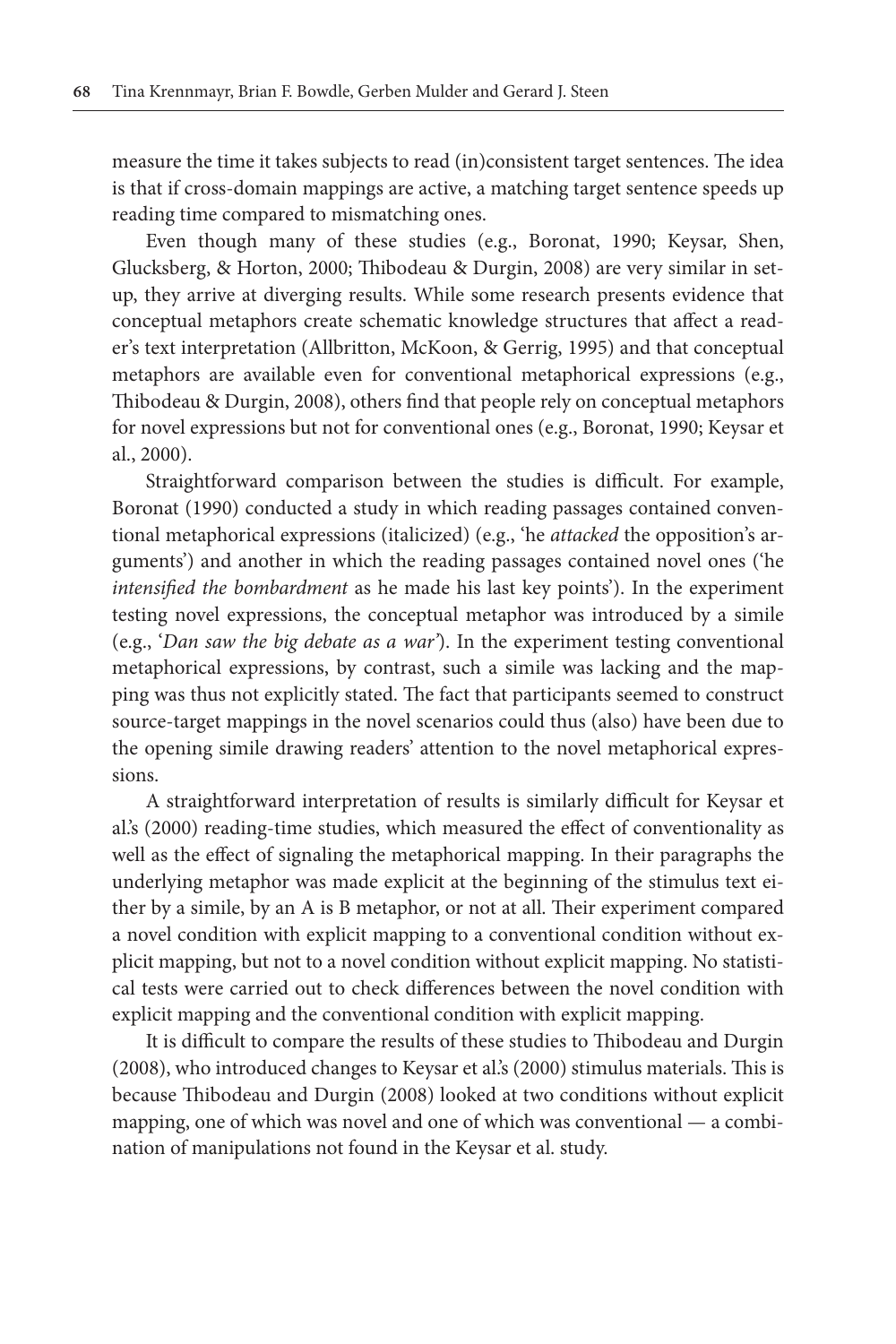From these studies we can conclude that both the degree of conventionality of metaphorical expressions (novel or conventional)<sup>1</sup> and the signaling (or not) of the underlying conceptual mapping have a role to play in the construction of source-target mappings. The precise nature of their roles is less clear. In order to achieve better understanding, it is essential to consistently manipulate these variables, i.e. degree of conventionality and signaling, across conditions. This a major aim of the current experiment.

## **2.2** Memory studies

The bulk of reading-time studies point out that conceptual metaphors can provide schema-like structures to organize information in a text (e.g., Gibbs & O'Brian, 1990; Nayak & Gibbs, 1990), but readers' models of textual representation are not their primary focus of discussion (cf. Allbritton, 1995, and Allbritton et al., 1995 for exceptions). Yet these are crucial for the use of metaphor in discourse processing. Readers of a text add and integrate their prior knowledge about the language, the world and the communicative situation, as well as their personal experiences. This creates a so-called *situation model* (Kintsch, 1998, p. 103ff), which is schemabased. Elements not explicitly mentioned in a text can be elaborated on through the schema.

Experiments conducted by Bower et al. (1979) demonstrate how schemas function. Participants read and then recalled a text that instantiated a script, such as visiting the doctor or going to a restaurant. In immediate recall they remembered the actual statements of a story and activated the script. However, once memory faded, people needed to rely on the script in their recall, which led to 'intrusions', i.e. falsely recalled script actions that were not part of the text they had read. The script had become part of the mental model of the story.

Here we conduct a memory study in order to better understand the conditions under which readers form metaphorical schemas when reading text with an extended metaphor. Since the organizing function of metaphorical schemas can be related to the organizing function of other schematic knowledge such as scripts, we draw on memory studies on the construction of scripts (e.g., Bower et al., 1979), as well as van Dijk and Kintsch's (1983) model of text comprehension. A recall study allows us, like Bower et al. (1979), to look at intrusions. These may

**<sup>1.</sup>** We do not claim that metaphorical expressions are always clearly conventional or clearly novel — metaphor is a gradable phenomenon after all. However, in our experiment one group of metaphorical expressions, which we termed 'novel' metaphors, are clearly less conventional than those we termed 'conventional.' The grouping into these two categories has been confirmed experimentally (see Section 3.1.2).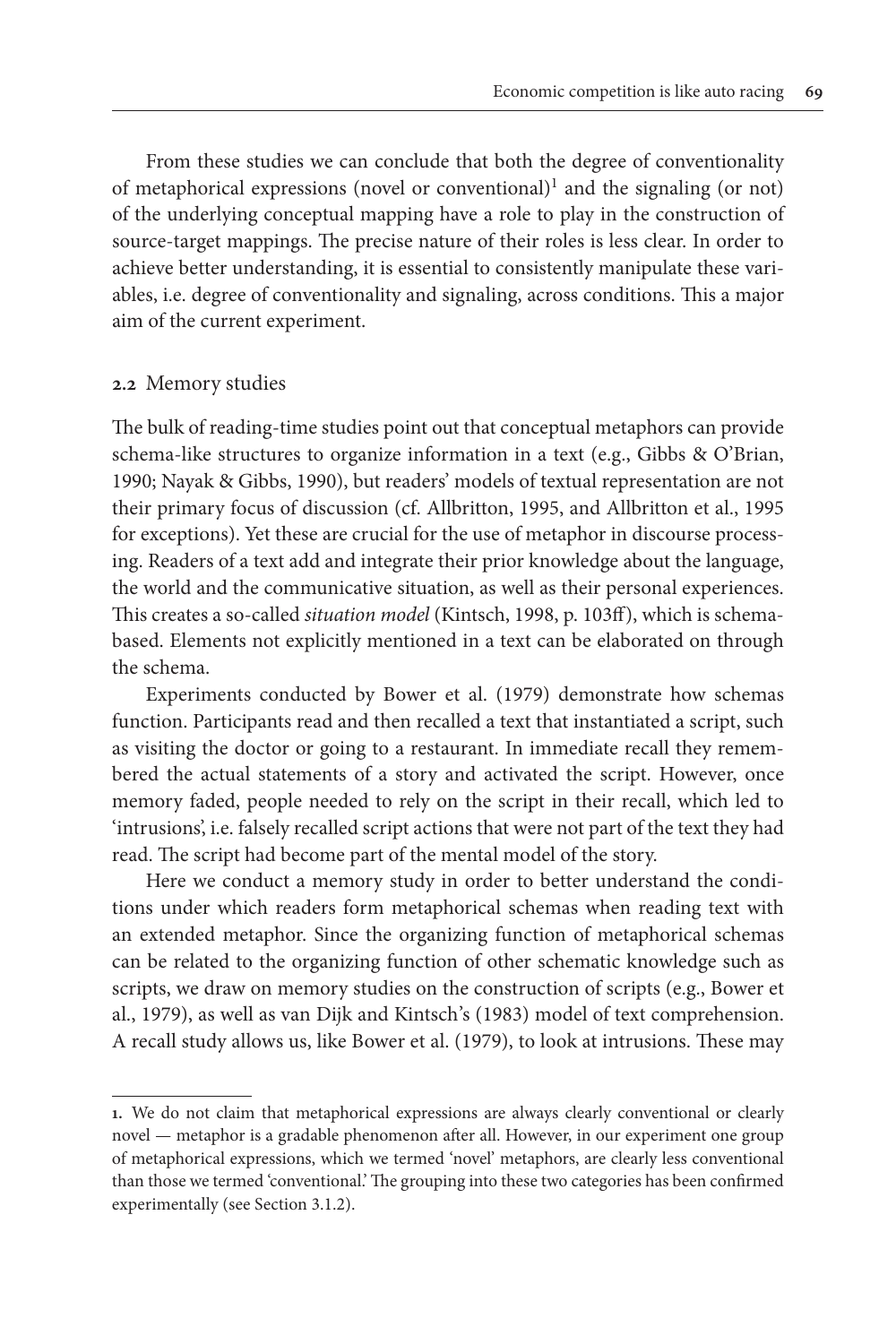serve as an indicator that the metaphor has become part of the mental model. Similar to Allbritton et al. (1995), we assume that if a metaphorical schema can be used to help organize textual information about an abstract topic, it should be possible to show that it has an effect on the textual representation of that information in memory.

# **3. Study**

The memory study we present here examines under which conditions an extended auto racing metaphor in a news text on economic competition becomes part of the actual mental model of the text. Potential influential factors on the representation are the degree of conventionality of the metaphorical expressions in the text (conventional versus novel), whether or not the underlying metaphorical mapping is explicitly stated by a simile (*Economic development is … like auto racing*), and the amount of time between reading and recalling the text (immediate or delayed recall). Table 1 summarizes the conditions.

**Table 1.** Experimental conditions

|              | immediate |        | delay     |        |  |
|--------------|-----------|--------|-----------|--------|--|
| conventional | no signal | signal | no signal | signal |  |
| novel        | no signal | signal | no signal | signal |  |

The degree of conventionality and signaling are expected to have an effect on the mental model readers build of the text for several reasons:

- i. According to the Career of Metaphor Theory (Bowdle & Gentner, 2005), novel metaphors are processed by comparison, i.e. alignments between target and base concepts. If a base term is consistently aligned with a range of different target terms from the same conceptual domain, the repeatedly-derived abstraction may become conventionally associated with the base term as a secondary meaning, thus making the term polysemous. Metaphor processing will thus shift from comparison to categorization. Moreover, in contrast to conventional metaphorical expressions, novel metaphorical expressions may invite the reader to activate the source domain of auto racing and map it onto the target domain of economic competition (see Steen, 2008). They may thus better aid readers in forming a metaphorical auto racing schema.
- ii. According to the principle of grammatical concordance (Bowdle & Gentner, 2005), similes — which are grammatically identical to literal expressions of comparison — should invite explicit (albeit metaphoric) comparisons between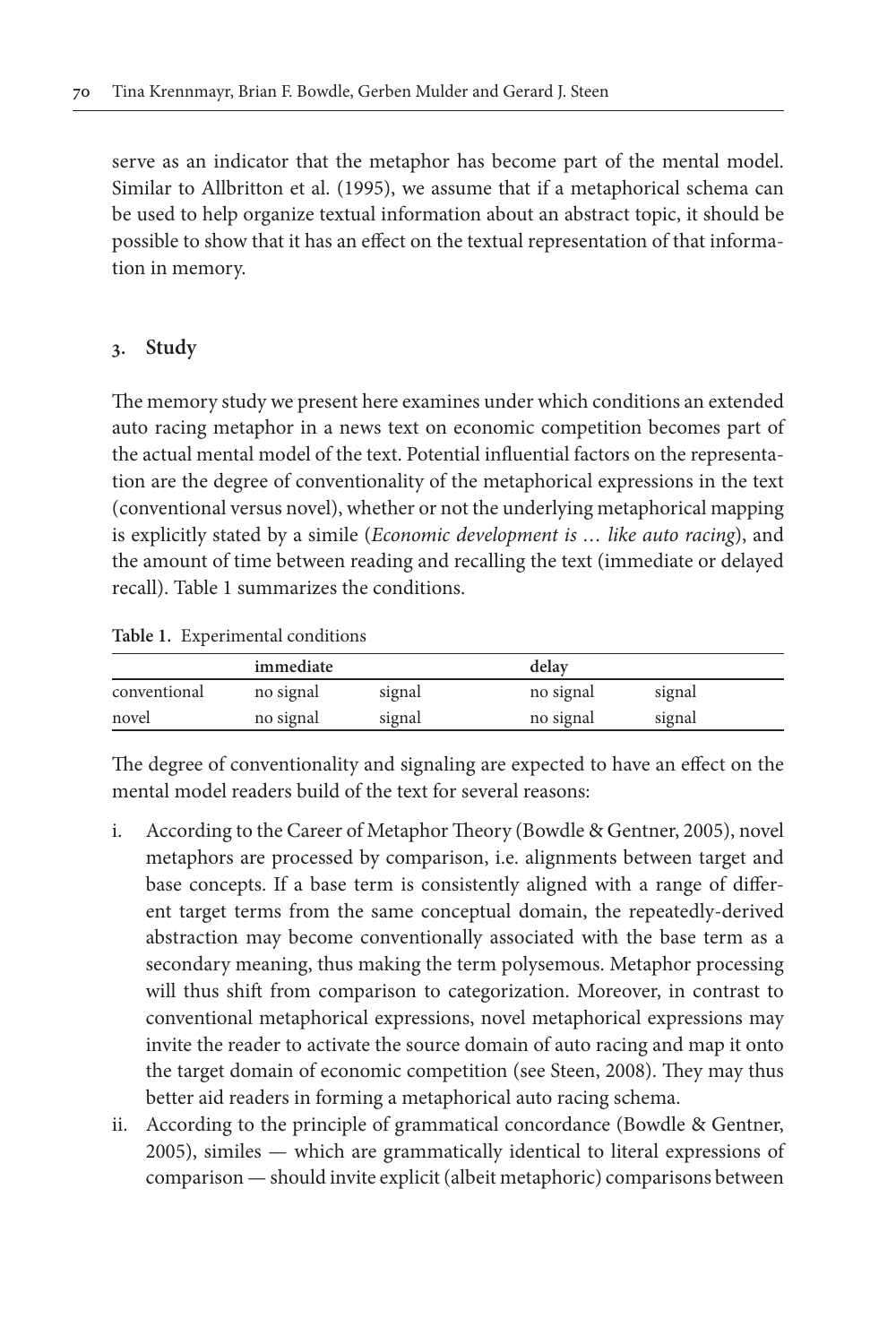target and base domains. Since similes make the source domain of auto racing explicit they may therefore, like novel metaphorical expressions, be experienced as a deliberate rhetorical choice on part of the writer (Steen, 2008). This could aid integration of an auto racing schema into people's text representation. Moreover, signals emphasize certain aspects of the text content and/or clarify the organization of a text (see Meyer, 1975 as cited in Whitney, Budd, & Mio, 1996). They have been shown to have a positive effect on memory for text (Meyer, 1984, as cited in Whitney et al. 1996), since they encourage elaborate processing that would otherwise not occur.

iii. While people may remain largely unaware of the source domain of conventional expressions, an explicit statement may help them generate mappings. As claimed by the Career of Metaphor Theory, similes may serve to 'rejuvenate' highly conventional metaphoric mappings by shifting the mode of processing from categorization to comparison (Bowdle & Gentner, 2005). Even conventional metaphorical expressions may thus be experienced as deliberately used and hence draw attention to the source domain (Steen, 2008, 2010). Assuming that similes may function as a signal for deliberate metaphor use, we expect a signal to have a greater effect in the conventional scenario than in the novel scenario, where the metaphorical expressions may be more likely to be perceived as deliberate, even without a signal.

# *Summary of predictions:*

Analogous to script and schema recall studies, we assume that if people build a metaphorical schema of auto racing, they will not only remember elements from that schema, but will also use elements in their recall protocols that are consistent with that schema but that were not part of the stimulus text. An active metaphorical mapping should activate domain-specific terms from the domain of auto-racing, whereas the text is about the economy.

The experiment tests if people's text recall is influenced by the manipulations such that they use more racing metaphors in the experimental conditions than in a control condition without an extended mapping. We also expect that the number of auto racing terms used will not be the same across the experimental conditions, since novelty and/or signaling of metaphor is expected to aid people in constructing a text representation built on a metaphorical schema. More specifically, we predict the following four effects:

- 1. *effect of conventionality:* People will produce more auto racing expressions in the novel condition than in the conventional condition.
- 2. *effect of signaling:* People will use more auto racing expressions in the simile condition than in the no-simile condition.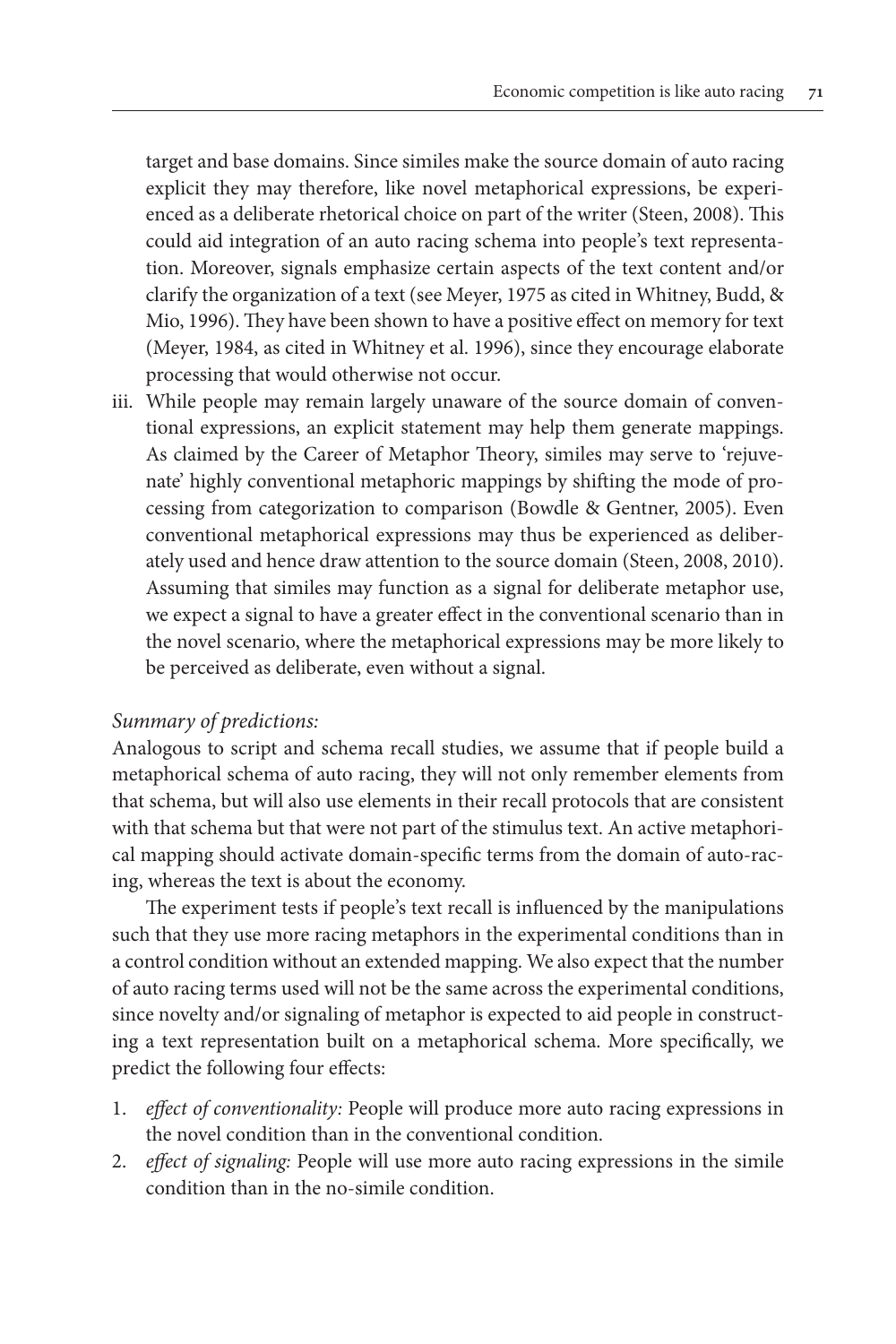- 3. *effect of time of recall:* People will reproduce more auto racing expressions in immediate recall than in delayed recall as readers will find it more difficult to separate knowledge of the text and pre-knowledge and will have to rely on a topic-driven schema to recall the passage.
- 4. *interaction effect of conventionality and signaling:* The difference in number of auto racing expressions between cases with and without signaling will be larger for the conventional condition than for the novel condition.

In order to test these predictions, we created a short, believable news report on economic competition that more closely resembles natural language than the experimental materials used in previous studies. We endeavored to keep artificiality to a minimum by modeling the sample texts on an actual text from a magazine (Hunt, 2004). This should provide a better picture of what happens in 'the social world' and distinguishes this study from its predecessors.

Besides carefully controlling the degree of conventionality of the metaphorical expressions in the texts (for details see Section 3.1.2), we took particular care in keeping a clear distinction between different forms of figurative language use. This has not always been achieved in previous studies, where, for example, reading passages included both similes and metaphors, whereas conclusions were drawn about metaphor in general, without discussing differences between these two forms of figurative language use (e.g., Pearson et al., 1981). We also made sure that all conditions contained the same number of metaphorical expressions. In the past, this has not been a priority. There, scenarios in different studies did not each contain the same number of metaphorical expressions. Nor was the number of metaphorical words always consistent within one set of stimuli. This uncontrolled variable may have contributed to the diverging results.

In sum, our study improves on previous work in the following ways:

- 1. the number of source domain terms has been held constant across conditions.
- 2. novel test items only occurred in the novel condition and conventional ones only in the conventional condition.
- 3. metaphor and simile were not mixed.
- 4. both degree of conventionality (conventional metaphorical expressions versus novel expressions) and signaling (making a source-target mapping explicit through the use of a simile at the beginning of a reading passage) were consistently manipulated across all experimental conditions.
- 5. a believable news article was modeled on an existing text from a business magazine.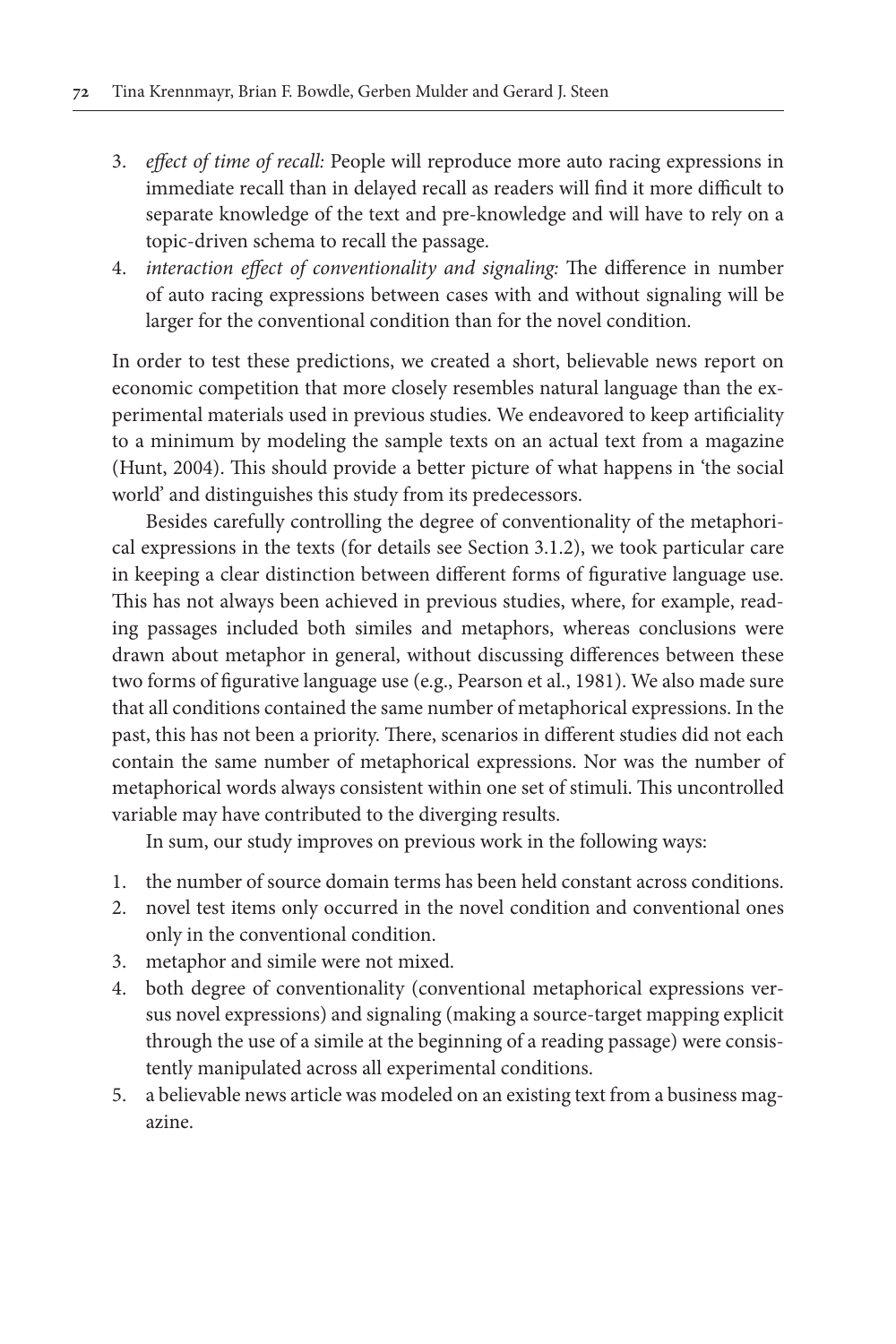## **3.1** Method

## **3.1.1** *Subjects*

120 undergraduate students from Grand Valley State University (Michigan, USA: henceforth GVSU), all native speakers of English, participated in the study. All were given course credit for their involvement, and none had participated in similar studies.

## **3.1.2** *Materials and design*

The material consisted of short news passages on economic development. There were five versions of the passage with the same storyline — four experimental conditions and one control condition. Each of the four passages in the experimental conditions contained seven metaphorical items that belong to the extended mapping of auto racing. Two passages contained novel metaphorical expressions and two contained conventional ones. For both the novel and the conventional passage, there was one text version with and one text version without an introductory simile signaling the underlying metaphor. The control condition did not contain an extended mapping. Each passage was approximately 190 words (they can be found in the Appendix).

The metaphorical expressions used differed in their degree of conventionality. In order to select the seven conventional and seven novel expressions, we used the following sources to guide our intuitions: the thesaurus function of the *"*Macmillan English Dictionary for Advanced Learners", "Longman English Dictionary Online" and the "Merriam-Webster Online Dictionary", "Roget's Thesaurus" (Kipfer & Chapman, 2003) and WordNet (Princeton University, 2010). We first selected racing expressions that could conventionally be applied to economic development and could be used interchangeably with literal expressions in the control condition. Then we looked for terms that could function as novel metaphoric synonyms.

In order to make sure that the novel condition only contained novel metaphorical expressions and the conventional condition only conventional ones, the categorization of expressions into these two groups was checked behaviorally by administering a forced-choice task. 22 GVSU undergraduate students (who did not participate in the main study) participated for course credit. They received descriptions of seven economic situations from the test passage. Each situation was followed by two statements describing the situation. One of the statements contained a metaphorical item from the reading passage that was categorized as conventional. The other one contained its corresponding novel item. For example, the situation 'One country is not as economically successful as other countries' was followed by the conventional example '*the country has been left miles behind'* and the novel example '*the country has been left several laps behind*.' The subjects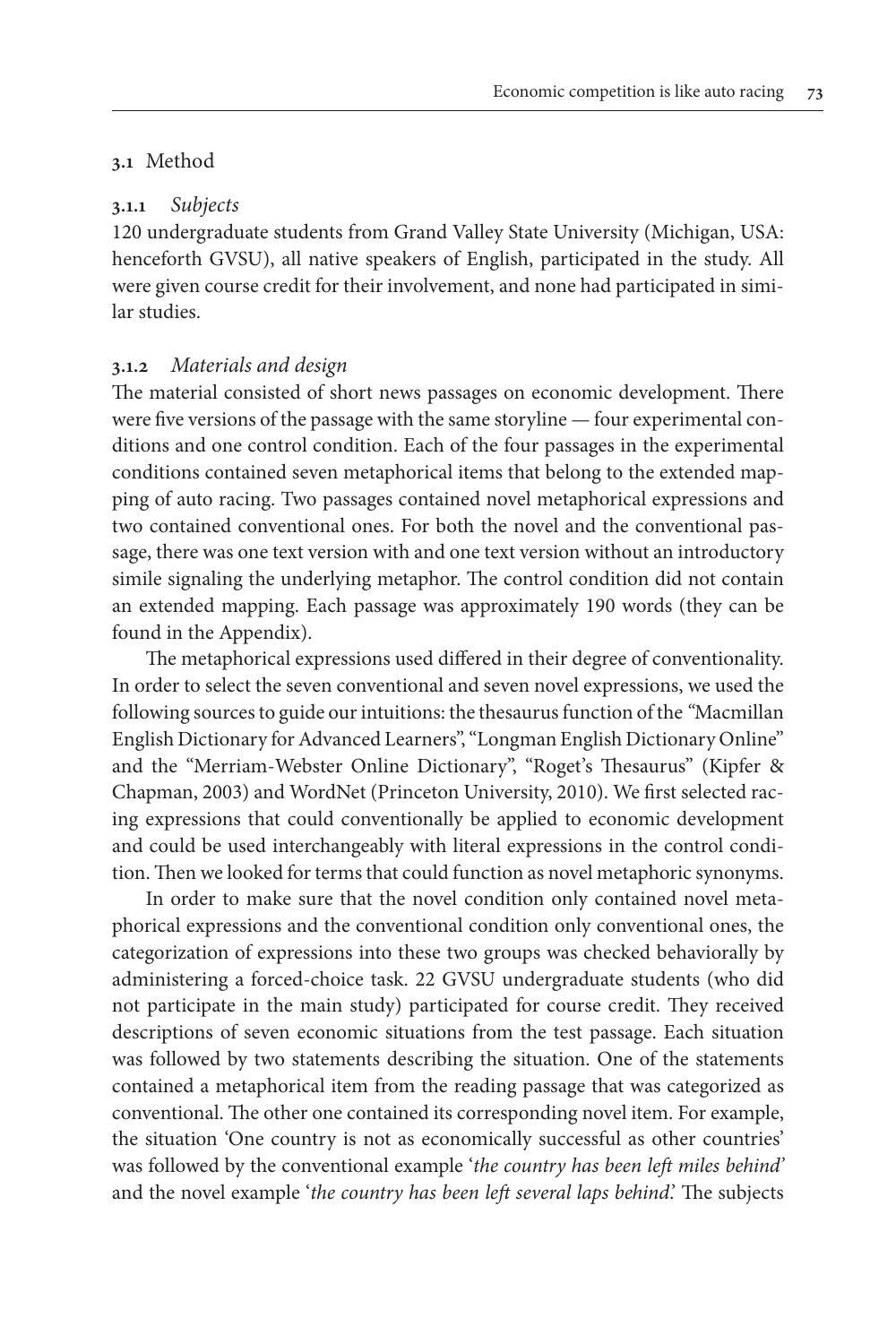had to "circle the expression that seems like a more familiar or conventional way of describing the economic situation." The order of items was random and was counterbalanced across subjects.

A binominal test shows that overall agreement across items was 0.92. Participants overwhelmingly chose the conventional term. The overall proportion was tested against the expected value of 0.50. This is the expected proportion when the expressions are equally likely to be conventional  $(t(21) = 17.31, p < .001)$ . The same was done for each item separately with a binominal test for each item. The observed proportion (ranging from 0.82 to 1.00 was significantly higher than 0.50 (all  $p$  values < .005). These results support the item selection. The novel items were perceived as much less conventional than the conventional ones.

Following Mannes and Kintsch (1987), both immediate and delayed recall tests were administered. For both times of recall a control group was created where the stimulus text did not contain an extended auto racing metaphor. The remainder followed a 2 (recall interval: immediate versus two-day delay) ×2 (signaling: simile versus no simile) ×2 (conventionality: conventional versus novel) factorial design with recall interval, signaling and conventionality as between-subject factors. For instance, in the conventional condition, a subject would read '*(…) China and India have pulled ahead economically (…)*' while subjects in the novel condition would read '*(…) China and India have turbocharged ahead economically (…)*' In the condition with signal, the source domain was made explicit by a simile ('*Economic development is (…) like auto racing*'), while subjects in the unsignaled condition did not receive such a cue. The dependent measure was the number of metaphorically-used words in the recall protocol that belonged to the auto racing schema.

## **3.1.3** *Procedure*

The experiment was run in small groups with each subject seated at a separate table. They received a text on economic development as well as task instructions. The subjects were instructed to read the passage carefully because they would be tested on the material later. They were given three minutes to view the passage. No mention of metaphorical language was made in the instructions.

Half of the subjects recalled the passage 15 minutes after reading it (immediate recall condition). After reading the passage, they completed a 15-minute distractor task. Then they received instructions to recall the passage on economic development they had read earlier. The subjects were told to recall the exact wording of the passage, but whenever they could not remember the exact wording they could use their own words to convey the ideas that they did recall. Recall was cued by the headline of the passage (*Economic Development*). The students recalled the passage using pen or pencil below the headline. There was a twelve-minute time limit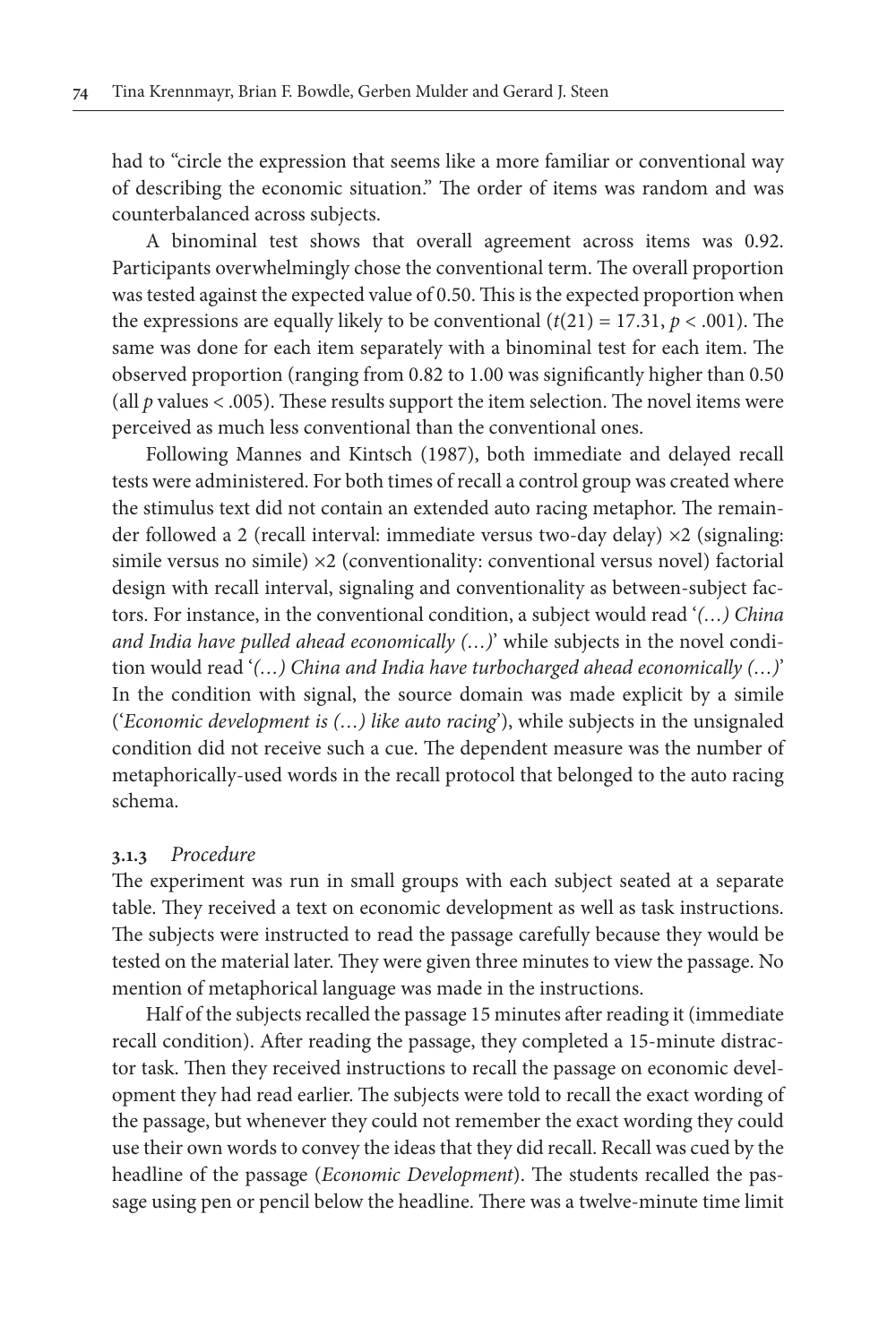for this task. The other half of the subjects recalled the text two days later (delayed recall condition).

# **3.2** Analysis and results

If the manipulated variables (simile, conventionality, and time of recall) influence the kind of representation of the text people build, we should observe differences in the number of auto racing expressions between the experimental conditions and the control condition and between the experimental conditions themselves. If people have integrated an auto racing model into their textual representations, they are also expected to use auto racing terms that were not in the reading passage but that are nevertheless consistent with an auto racing schema. Since such intrusions are a strong indication of the operation of schemas, we need to look at both correctly recalled auto racing terms from the stimulus text and intrusions.

# **3.2.1** *Data coding*

Two of the authors served as judges using an explicit coding scheme described below. All expressions that were consistent with an auto racing schema were counted and then labeled as either intrusions or correct recalls from the text. For example, one subject wrote "*America seems to be stalled, even stuck in a lower gear*." While *stalled* was part of the test passage, *stuck in a lower gear* was not. The second expression is, however, also consistent with the domain of auto racing. It was counted as an intrusion.

As a first step, decisions were made on whether or not an expression was part of an auto racing schema and whether it consisted of one or more words (e.g., is *win the race* one unit or should it be broken up into the two units *win* and *race*? For this example, both judges agreed on one unit.) The texts were coded and notes about item disagreements (whether an expression is part of an auto racing schema or not) and unit disagreements (one or more units) were made. Disagreements were solved in ensuing discussion. As a second step, a consistency check was performed to ensure that expressions were consistently included or excluded across conditions.

economic development is auto racing is a complex metaphor. The auto racing schema is thus related to a number of other schemas such as movement, competition, driving or racing in general. It is therefore not simple to delineate the schema and to describe exact cut-off points. Some expressions in the recall protocols are clearly related to an auto racing schema (e.g., *checkered flag*), while others are more general (e.g., *pull ahead*) and thus only peripherally related. Particularly for the more general expressions, there may be alternative mappings (Krennmayr, 2011). This becomes clear if we look at the terms in isolation (e.g., *accelerating*: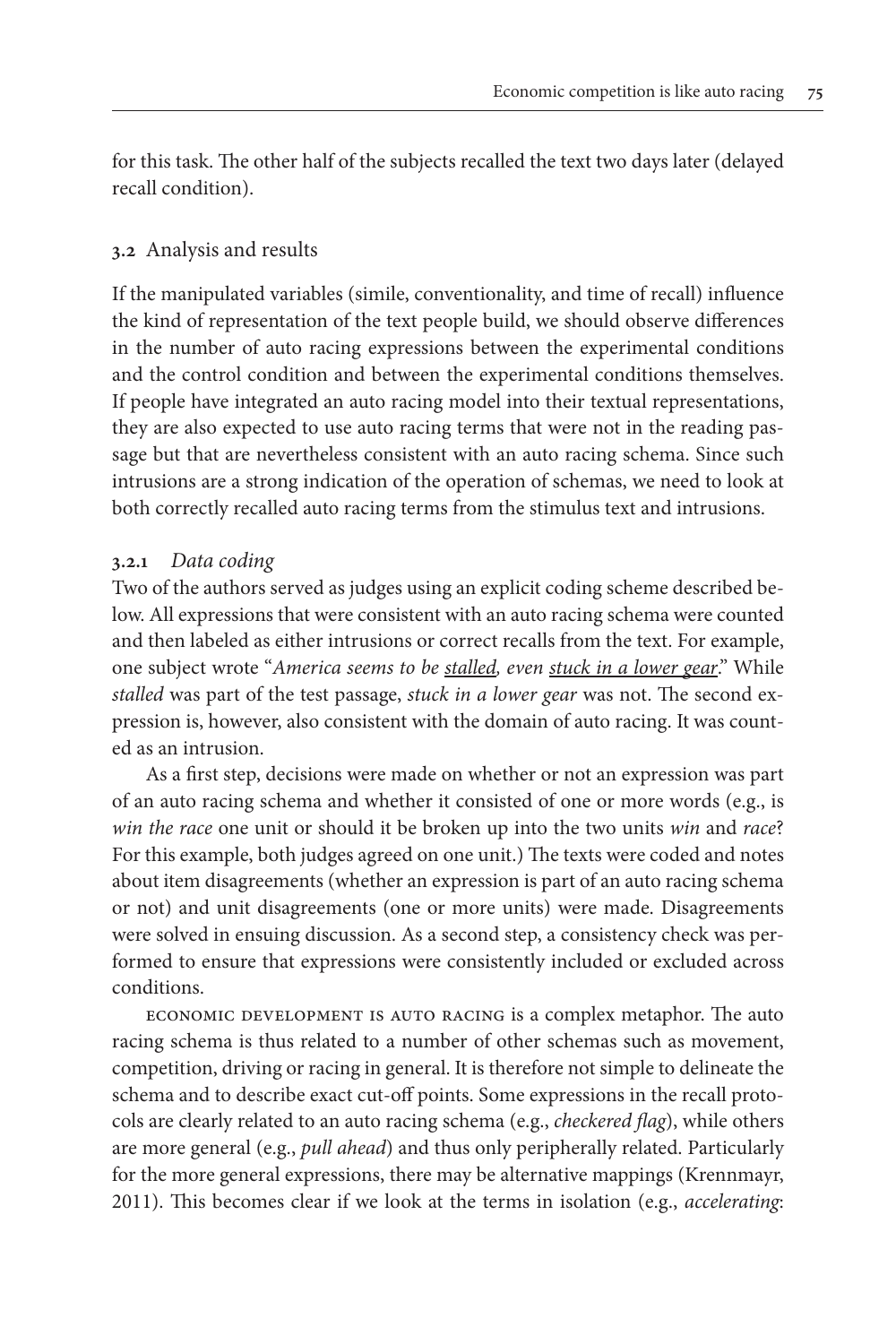driving in general; *fall off track*: racing in general etc.) Nevertheless they are all loosely connected. Because they are surrounded by other metaphorical expressions evoking an auto racing scenario, they are made coherent by context and are thus drawn into the auto racing schema. Cameron and Low (2004, p. 367) describe this phenomenon as a metaphor 'attracting' other, only loosely related terms. Since the main interest here is neither the depth nor level of processing, but merely the existence of any metaphorical auto racing-, racing- or movement-related schema, the degree of match for the auto racing metaphor is not a concern. Despite the fuzzy boundaries of the auto-racing schema, analyst agreement was high (20 disagreements versus 258 agreements).

In order to separate intrusions from recalled expressions, a coding schema was developed. The reliability of the coding scheme was confirmed by having an independent coder examine 20 randomly selected recall protocols according to the instructions. Out of 140 cases, there was disagreement on only three items.

## **3.2.2** *Results*

*Experimental versus control passages*. Before analyzing the impact of both conventionality and signaling on the types of auto-racing expressions recalled by subjects, we first needed to confirm our assumption that news stories about economic development and competition would not automatically be comprehended in terms of an auto-racing schema in the absence of expressions invoking that schema. That is, we expected that the recall protocols of the control passage, which contained neither extended racing terms nor suggestive similes, would contain relatively few (if any) auto-racing terms in comparison to the recall protocols of the experimental passages. Table 2 shows the mean number of auto-racing terms recalled by subjects for all five passage types in each of the recall conditions. (For the four experimental passages, the means include both correct recalls of metaphorical expressions from the texts and intrusions. For the control passage, the means indicate intrusions only, as this version of the text did not contain any autoracing terms.) As predicted, fewer racing metaphors appeared in the recall protocols of the control passage than in the recall protocols of the other passage types (Table 2). Indeed, fewer than half of the subjects receiving the control passage included even a single racing metaphor in their protocols. Moreover, the metaphorical expressions that appeared in the control protocols tended to be isolated and fairly conventional.

A 5 (passage type: control, conventional/no-simile, conventional/simile, novel/ no-simile, novel/simile) ×2 (recall time: immediate, delayed) analysis of covariance (ANCOVA) was conducted on the subject means, with protocol length included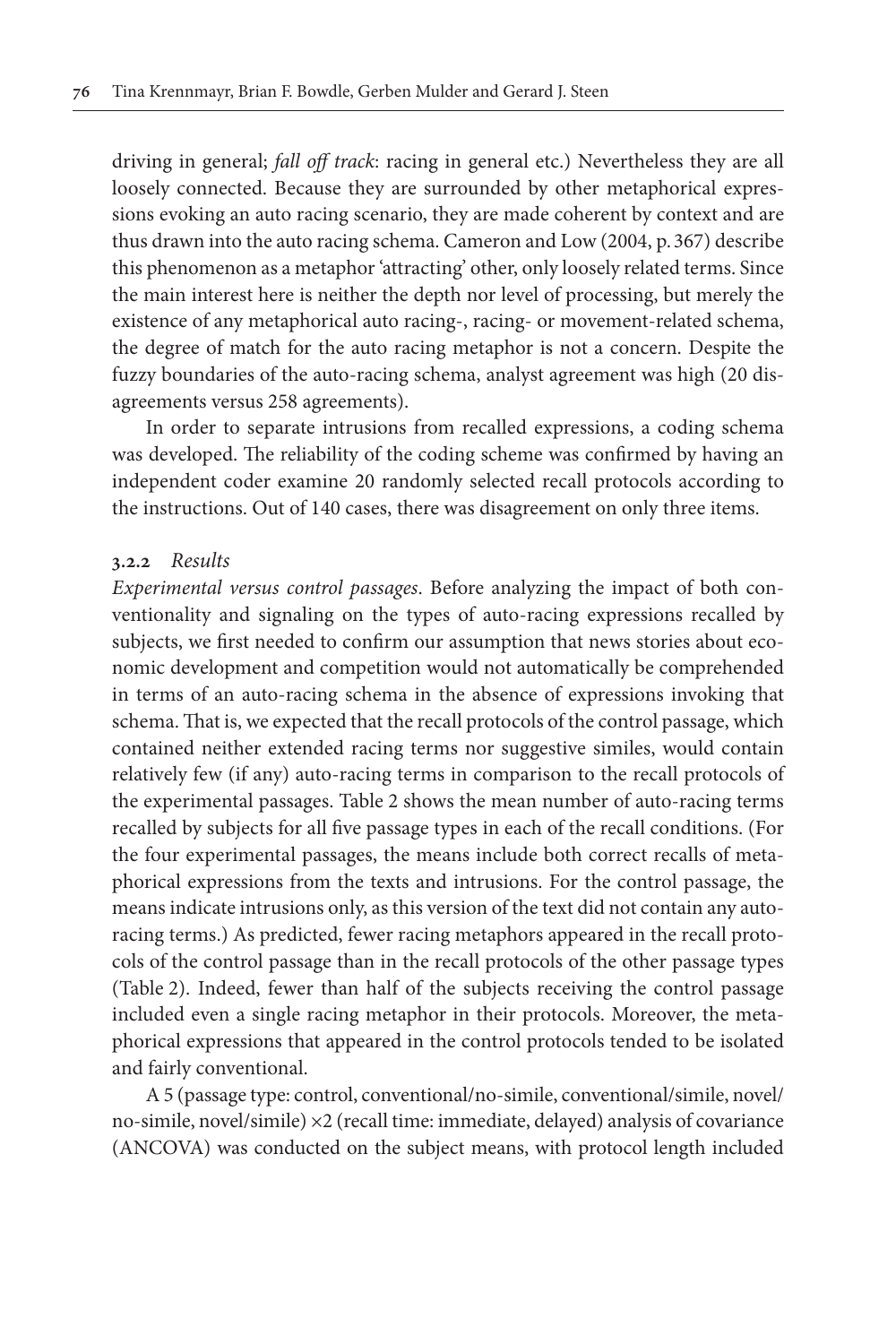|                                                           | no |                       |  |                                           |                                        |                                        |         |  |
|-----------------------------------------------------------|----|-----------------------|--|-------------------------------------------|----------------------------------------|----------------------------------------|---------|--|
|                                                           |    | metaphor conventional |  |                                           | novel                                  |                                        |         |  |
|                                                           |    |                       |  | no simile simile AVERAGE no simile simile |                                        |                                        | AVERAGE |  |
| immediate 0.50 (0.67) 1.92 (1.24) 2.83 (1.90) 2.37 (1.64) |    |                       |  |                                           |                                        | $3.91(2.78)$ $4.00(1.86)$ $3.96(2.31)$ |         |  |
| delayed 0.50 (0.80) 0.58 (0.80) 1.67 (1.97) 1.13 (1.57)   |    |                       |  |                                           |                                        | $1.50(1.83)$ $4.67(5.53)$ $3.08(4.34)$ |         |  |
| AVERAGE 0.50 (0.72) 1.25 (1.23) 2.25 (1.98) 1.75 (1.71)   |    |                       |  |                                           | $2.71(2.61)$ $4.33(4.05)$ $3.52(3.70)$ |                                        |         |  |

**Table 2.** Total auto racing terms in relation to metaphor condition, presence of simile, and time of recall (scores are means; standard deviation in parentheses)

as a covariate.<sup>2</sup> The predicted effect of passage type was confirmed,  $F(4, 109) =$ 11.28,  $p < .001$ ,  $r = .54$ . Post hoc analyses revealed that significantly more racing metaphors were recalled in both of the novel conditions (no simile and simile) than in the control condition (both  $p's < .01$ ), and significantly more racing metaphors were recalled in the novel/simile condition than in the novel/no simile condition as well as both of the conventional conditions (all *p*'s < .05). There was also a main effect of the protocol length covariate,  $F(1, 109) = 26.17$ ,  $p < .001$ ,  $r = .44$ . There was no main effect of recall time, and there were no significant interactions.

Having answered the initial question about how economic competition is conceptualized in the absence of racing metaphors, we now turn to analyze the recall protocols for the experimental (metaphoric) passages in greater depth.

*Recalls of auto-racing terms*. Table 3 shows the mean number of auto-racing terms correctly recalled from the original passages. A 2 (conventionality: conventional, novel)  $\times 2$  (signaling: no-simile, simile)  $\times 2$  (recall time: immediate, delayed) ANCOVA was conducted on the subject means, with protocol length included as a covariate. As predicted, there was a main effect of conventionality: More racing metaphors were used when subjects read a novel passage  $(M = 1.71)$  than when they read a conventional passage ( $M = .91$ ),  $F(1, 87) = 12.25$ ,  $p < .001$ ,  $r = .35$ . The anticipated effect of recall time was also obtained: More racing metaphors were correctly recalled immediately following exposure to the passages  $(M = 1.90)$  than after a two-day delay  $(M = .72)$ ,  $F(1, 87) = 8.87$ ,  $p < .01$ ,  $r = .30$ . Finally, there was

**<sup>2.</sup>** The length of each recall protocol was recorded by using the Word Count function of the Microsoft Word application. The reason for including protocol length in the statistical analysis is as follows: the expected number of auto racing terms increases as the length of a protocol increases. For instance, if the probability of a word being an auto racing term is 1%, we expect one auto racing term in a 100-word protocol and ten in a 1000-word protocol. Therefore, a difference between conditions may be due to a difference in protocol length and not due to the effect of the condition. Including protocol length as a covariate has the appropriate effect of correcting differences between conditions for differences in protocol length.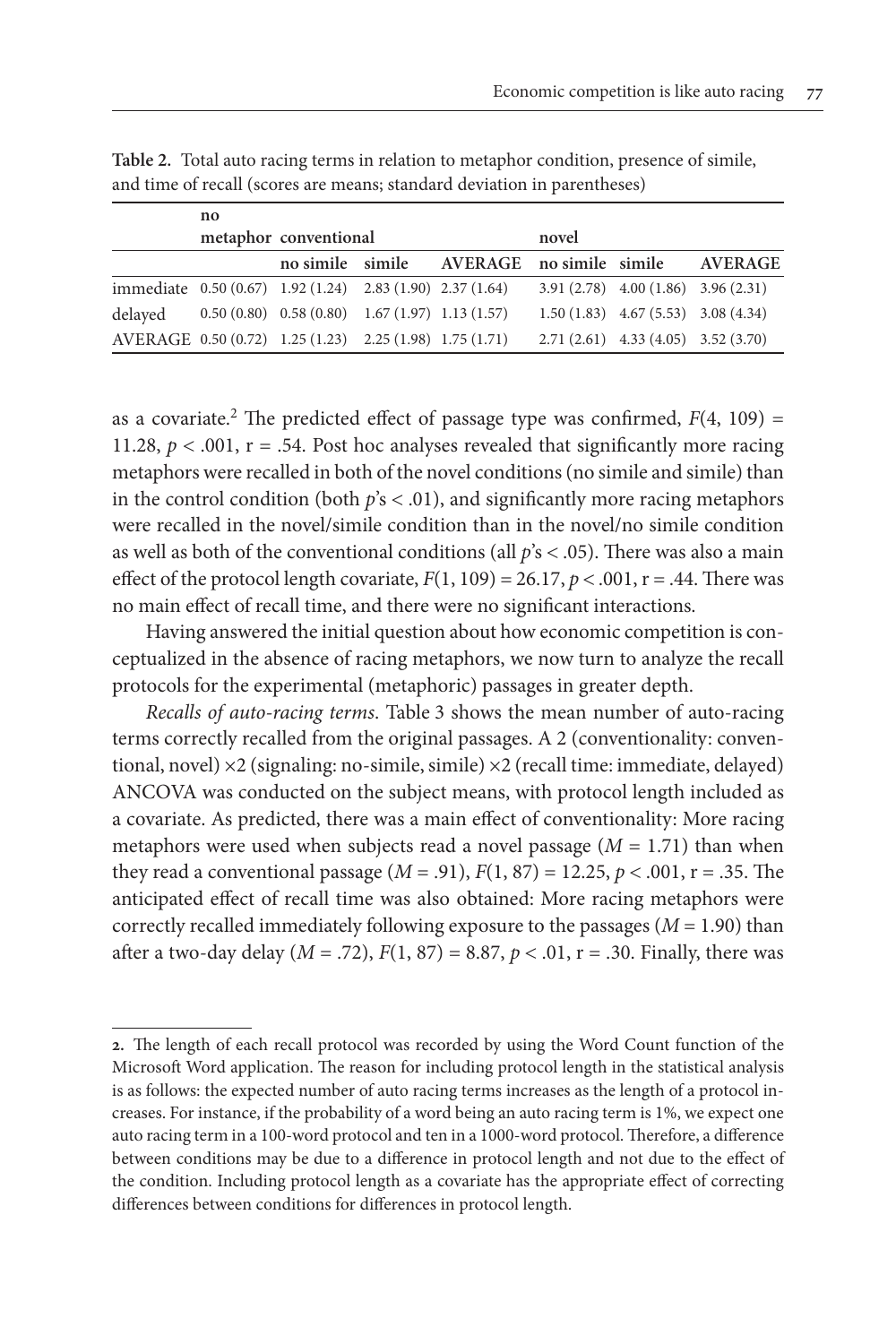| conventional     |  |                                                                                       | novel |  |                |  |
|------------------|--|---------------------------------------------------------------------------------------|-------|--|----------------|--|
| no simile simile |  | AVERAGE no simile simile                                                              |       |  | <b>AVERAGE</b> |  |
|                  |  | immediate 1.17 (0.83) 1.50 (1.00) 1.33 (0.92) 2.33 (1.30) 2.58 (1.73) 2.46 (1.50)     |       |  |                |  |
|                  |  | delayed $0.25(0.45)$ $0.75(0.87)$ $0.50(0.72)$ $1.33(1.67)$ $0.58(0.90)$ $0.96(1.37)$ |       |  |                |  |
|                  |  | AVERAGE 0.71 (0.81) 1.13 (0.99) 0.92 (0.92) 1.83 (1.55) 1.58 (1.69) 1.71 (1.61)       |       |  |                |  |

**Table 3.** Recalls from text in relation to conventionality, presence of simile, and time of recall (scores are means; standard deviation in parentheses)

a main effect of the protocol length covariate,  $F(1, 87) = 7.27$ ,  $p < .01$ ,  $r = .28$ . The main effect of signaling and none of the interactions were significant.

In sum, the predicted effects of conventionality and recall time on correct recalls were found. The effect of signaling and the anticipated interaction between conventionality and signaling did not materialize — although the data trended in the predicted directions. We will discuss these results in greater depth shortly.

*Schema-consistent metaphor intrusions*. Table 4 shows the mean number of racing metaphor intrusions in the recall protocols. A 2 (conventionality: conventional, novel) ×2 (signaling: no-simile, simile) ×2 (recall time: immediate, delayed) ANCOVA was conducted on the subject means, with protocol length included as a covariate. As predicted, there was a main effect of conventionality: There were more racing metaphor intrusions for the novel passages ( $M = 1.81$ ) than for the conventional passages ( $M = .83$ ),  $F(1, 87) = 6.77$ ,  $p < .025$ ,  $r = .27$ . The predicted effect of signaling was also confirmed: There were more racing metaphor intrusions for the simile passages ( $M = 1.94$ ) than for the no-simile passages ( $M = .71$ ),  $F(1, 1)$  $87$ ) = 9.32,  $p < 0.01$ , r = .31. There was also a main effect of recall time, although the direction of this effect was the reverse of what was found for correct recalls. That is, more racing metaphor intrusions appeared in the delayed recall protocols ( $M = 1.38$ ) than in the immediate recall protocols ( $M = 1.27$ ),  $F(1, 87) = 6.03$ ,  $p <$ .025,  $r = .25$ . And there was a main effect of the protocol length covariate,  $F(1, 87)$  $= 19.11, p < .001, r = .42.$ 

In addition to the above effects, there were two unanticipated interactions. First, there was an interaction between conventionality and signaling,  $F(1, 87) =$ 4.31,  $p < .05$ ,  $r = .22$ .

| conventional |  |                                                                                   | novel |  |         |  |
|--------------|--|-----------------------------------------------------------------------------------|-------|--|---------|--|
|              |  | no simile simile AVERAGE no simile simile                                         |       |  | AVERAGE |  |
|              |  | immediate 0.75 (0.62) 1.33 (1.37) 1.04 (1.08) 1.58 (1.62) 1.42 (1.16) 1.50 (1.38) |       |  |         |  |
|              |  | delayed 0.33 (0.49) 0.92 (1.68) 0.62 (1.25) 0.17 (0.39) 4.08 (5.12) 2.12 (4.08)   |       |  |         |  |
|              |  | AVERAGE 0.54 (0.59) 1.13 (1.51) 0.83 (1.17) 0.88 (1.36) 2.75 (3.88) 1.81 (3.03)   |       |  |         |  |

**Table 4.** Number of intrusion in relation to conventionality, presence of simile, and time of recall (scores are means; standard deviation in parentheses)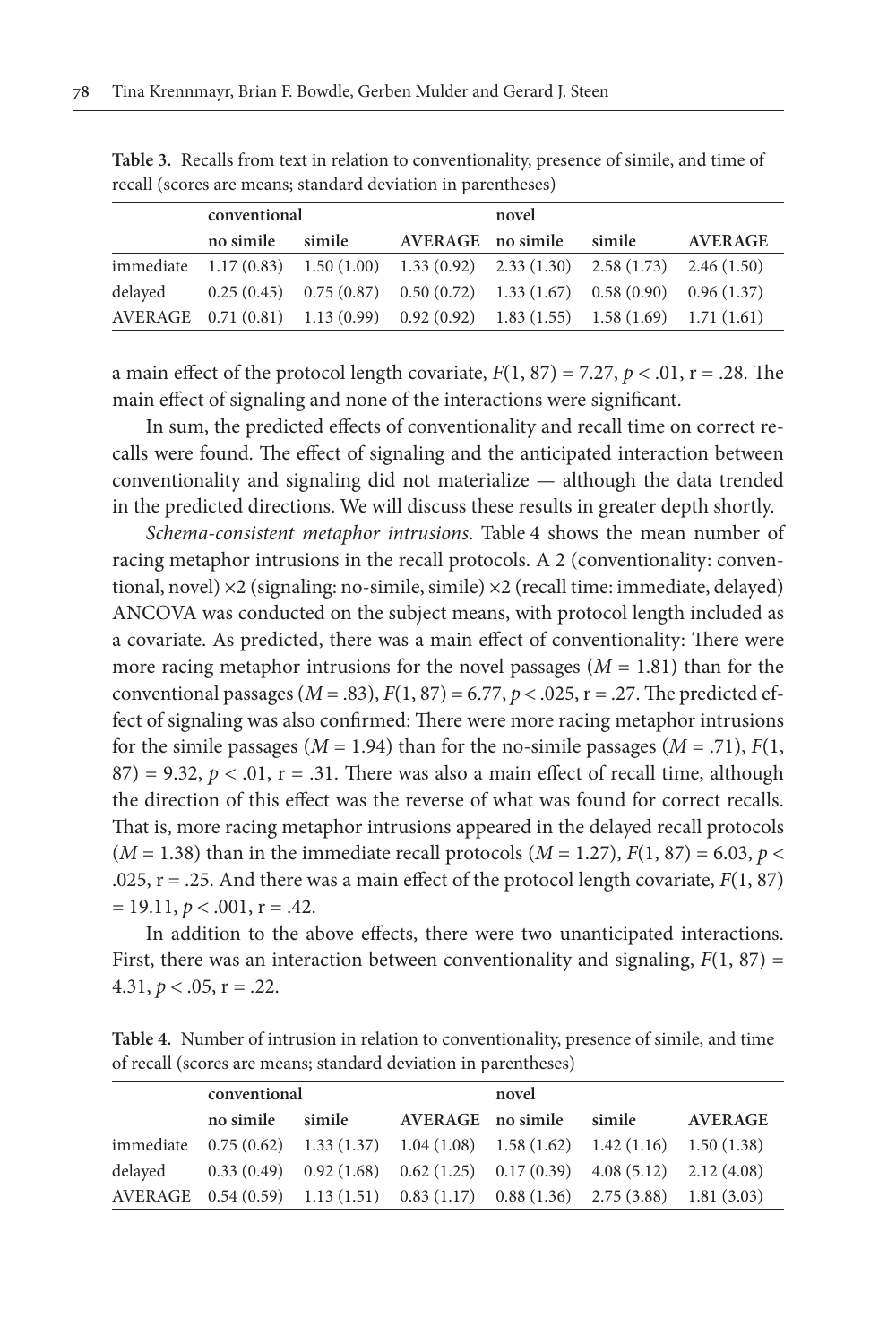

**Figure 1.** Mean number of recalls and intrusions per condition

Although we had predicted that signaling would have a bigger impact on the recall of the conventional passage than the novel passage, the reverse was found: Similes led to a larger jump in racing metaphor intrusions in the novel condition. (The mean of 4.08 shown in Table 4, looks unusually high. This may be due to outliers that have an undue influence on the statistical model. However, inspection of influence statistics did not point to outlying values that were cases of concern.)3

**<sup>3.</sup>** We looked at Cook's distance and the leverage values, two common measures for investigating the influence of particular observations on the model parameters. None of the values of Cook's distance were higher than 1.0 and none of the leverage values were higher than the average leverage (Field, 2009). Still, when we removed two of the highest values, the significance of two of the effects changed: the main effect of time of recall was no longer significant. The interaction between conventionality and signaling was also no longer significant. The last result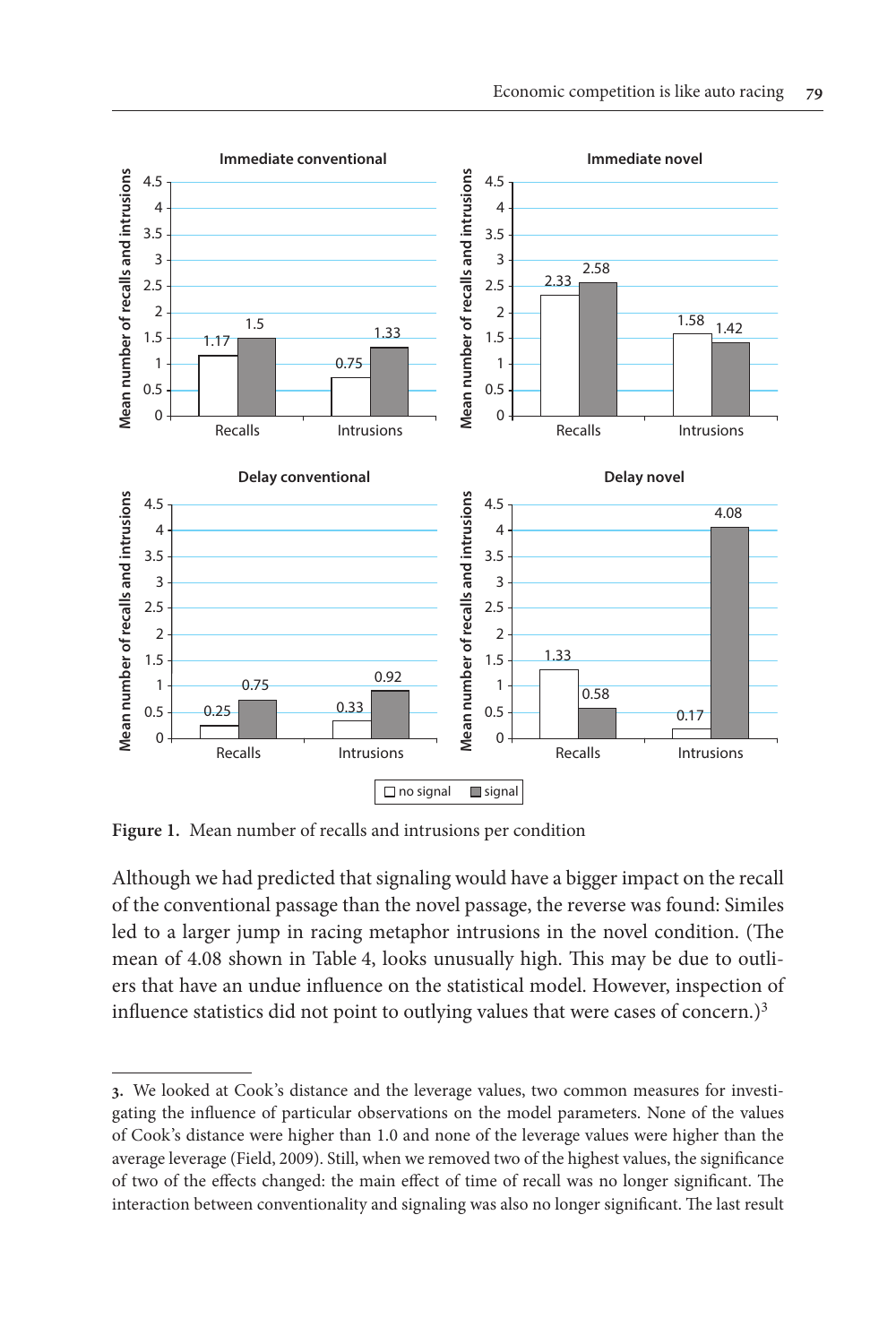Second, there was an interaction between signaling and recall time, *F*(1, 87)  $= 6.49$ , p <.025, r = .26, such that similes boosted the number of racing metaphor intrusions in the delayed condition more than in the immediate condition. These unexpected results are further discussed in the next section. There were no other significant interactions in the intrusion data.

# **3.3** Discussion

As predicted, an extended auto racing metaphor in a text on economic competition is likely to become part of the mental model of the text when the metaphorical expressions are novel. These results do not wholly align with Thibodeau and Durgin (2008), who showed that (non-signaled) conventional and novel expressions both trigger source-target mappings. We, however, found that auto racing terms were used significantly less often in the conventional condition than in the novel condition. The implication is that a subject's textual representation is more likely to be based on the source domain when metaphorical expressions are novel rather than conventional. It is of course true that, given the methods used here, it remains possible that conceptual metaphor played a role during online comprehension. However, compared with novel expressions, its use is not prominent in people's textual representations. Novel metaphorical expressions may be experienced as a rhetorical choice and thus make the reader map the source domain of auto racing onto the target domain of economic competition. These results are compatible with the Career of Metaphor Theory (Bowdle & Gentner, 2005), which suggests that mappings between novel metaphors are typically processed by comparison, whereas conventional metaphors are processed by categorization.

Subjects used significantly more metaphorical expressions from the text in immediate recall than after a delay, as predicted. After a time-delay, they used significantly more intrusions than in the immediate recall condition. This is in line with earlier memory studies (e.g., Bower et al., 1979; Johnson, Bransford, & Solomon, 1973), which suggest that after a time-delay people have to rely on their situation model (van Dijk & Kintsch, 1983), and thus they fall back on a schema to recall the passage.

While we did not observe the predicted effect of signaling for recalls from the text, subjects did use significantly more intrusions when a simile set up the conceptual mapping than when the metaphorical schema was left implicit. This is consistent with early studies on script and schema recall (Bower et al., 1979; Brewer & Treyens, 1981); a high proportion of intrusions from the domain of auto

seems to indicate that the unexpected pattern may not be a systematic effect. The critical main effects of conventionality and signaling, however, were still obtained.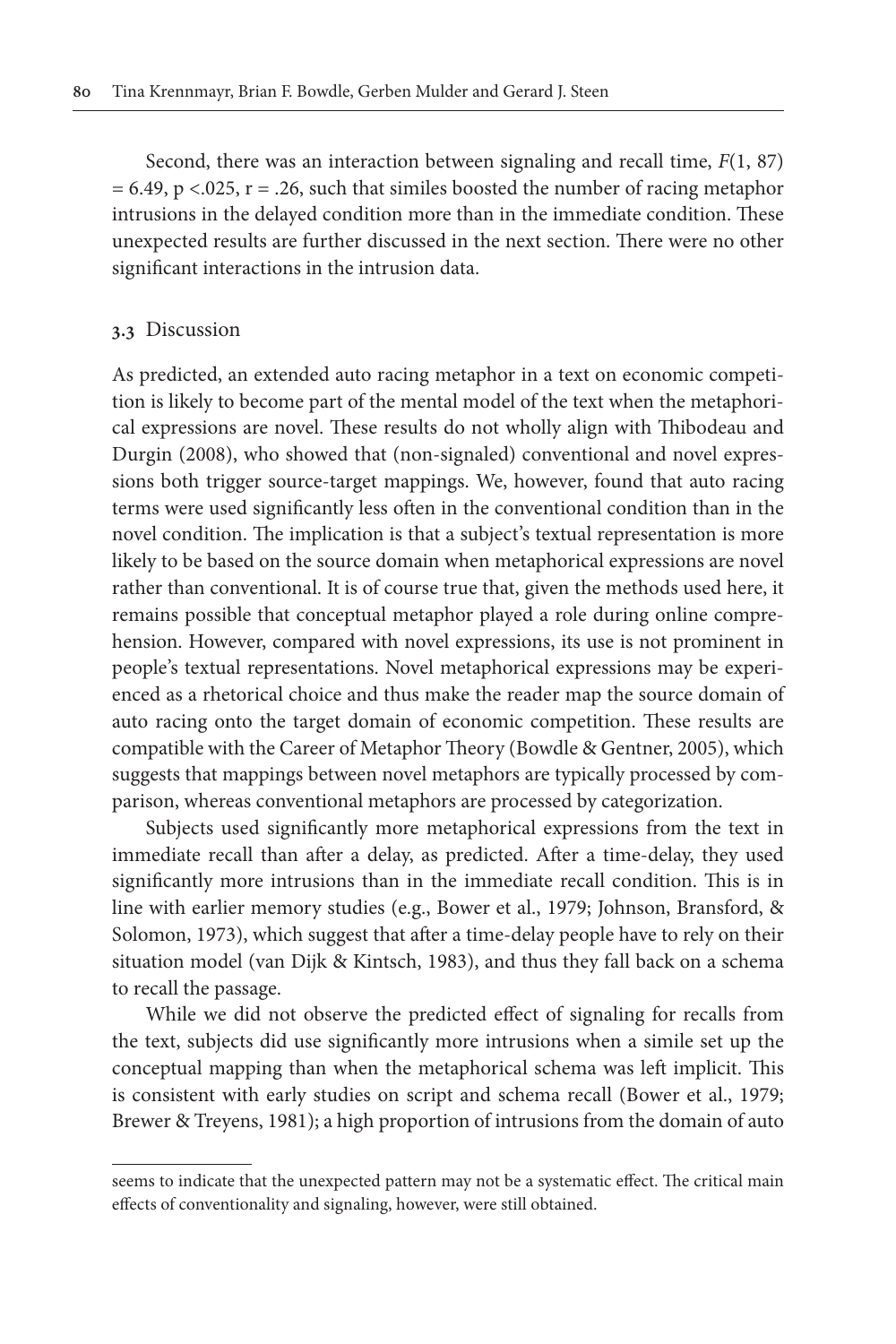racing indicates that an auto racing schema has become part of the readers' mental representation when they read a simile. In other words, readers may not remember the actual wording of the text, but they do remember the metaphorical theme.

The expected interaction effect between conventionality and signaling for all auto racing expressions was not observed for recalls from the text, but there was an interaction effect for the intrusions. We predicted that signaling would have a bigger impact on the recall of the conventional passage than the novel passage, but the opposite was found: Similes led to a larger jump in racing metaphor intrusions in the novel condition than in the conventional condition. In the conventional condition, signaling did not significantly increase the number of intrusions, which is consistent with Keysar et al.'s (2000) findings. We had expected that signaling conventional metaphors more strongly boosts a reader's awareness of the underlying mapping, relative to the novel case, and that subjects would recognize the mapping for novel metaphors even without signaling. A possible explanation for this unexpected result may be that the function of the simile was not the same across the two levels of conventionality. The novel metaphors may have been eye-catching to such a degree that they made the reader pay less attention to the overall meaning of the passage. It is possible that the simile made the metaphorical schema more salient for the reader, giving the passage a better structure and making it more coherent (see Meyer, 1975). As has been shown in many psycholinguistic studies, the more coherent a passage is, the easier it is to comprehend and remember (e.g., Myers, O'Brian, Balota, & Toyofuku, 1984; Thorndyke, 1977).

In contrast, the conventional metaphorical expressions may have attracted less attention — they may have seemed more coherent and easier to comprehend to begin with. This needs investigation in follow-up experiments. The results have important consequences for the interpretation of the results in Boronat (1990), where the potential effect of signaling was not addressed. Our experiment suggests that signaling does matter.

There was another unpredicted effect. For the intrusions, we observed an interaction effect between time of recall and signaling. While in immediate recall there was no significant difference in the number of intrusions between signaled and unsignaled conditions, a signal led to a significantly higher number of intrusions when recall was delayed. Again, this finding can be related to the decay of the textbase. After a two-day delay compared to an immediate recall, readers rely on their situation model to recall the text. The expectation was that when people cannot rely on the textbase, they will make plausible but incorrect guesses. This means that the guesses are not random, but are consistent with the schema (Kintsch & van Dijk, 1978, p. 375). Readers may not remember the surface expressions, even when the metaphor is signaled, but they do remember the underlying conceptual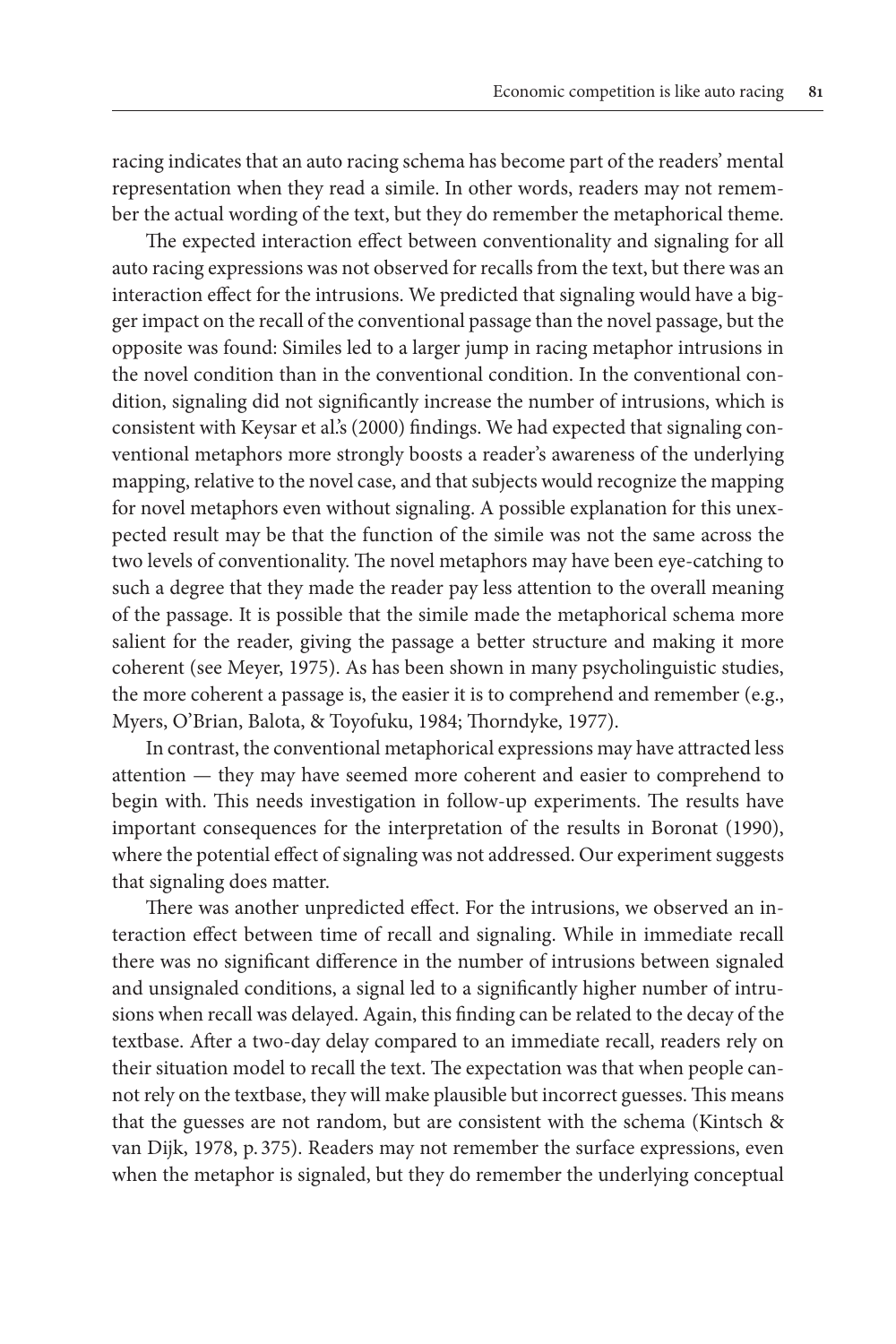metaphor and hence, in the delayed condition, they produce significantly more intrusions when the metaphor was signaled than when it was not.

Thus, our data suggests that integration of an auto racing schema is most complete when the auto racing expressions are novel *and* when the mapping is signaled. This is supported by the relatively large number of intrusions compared to recalls from the text in the novel, signaled, delayed recall condition. These observations again strongly support the idea that memory of the metaphorical auto racing theme persists after memory of the text's actual wording fades, and that memory of the metaphorical theme is stronger when that theme is novel and is made explicit to the reader.

Steen (2008) argues that metaphor is processed by comparison when a language user is deliberately invited to perform a cross-domain mapping. He suggests that extended metaphors are likely experienced as deliberate. However, the present research has shown that a more differentiated picture is required: one must distinguish between extended mappings for conventional and novel metaphors. The latter resulted in more auto racing expressions in the recall protocols and generated a particularly high number of intrusions in delayed recall when coupled with a simile. Novel metaphorical expressions may be more readily recognized and remembered as a rhetorical device or play on words than conventional ones, and as a consequence, the metaphorical schema becomes integrated in the textual representation.

We can try to understand this finding in the following way: if a writer's goal is to make the reader think of the topic in terms of a source domain, it may not be enough to indicate a mapping by playing on words through extended conventional mappings — the data indicate that integration of metaphor in the reader's model of the text is most effectively achieved with signaled *novel* metaphors. It may also be possible, however, that the conventional expressions in the stimulus text are perceived as metaphorical, but not as particularly interesting. They may thus trigger fewer thoughts in the construction of the schema than the novel expressions do.

The overall higher usage rate of auto racing terms in the novel condition still does not mean that every novel metaphor is always processed by comparison, even — or particularly — in the context of an extended mapping. It may be the case that once the mapping has been integrated into the story schema, any other auto racing expressions are only superficially processed (see also Cameron, 2003, p. 188). Steen (2008) cautiously states that "(…) all metaphor that is experienced as deliberate is presumably processed metaphorically  $(...)$ " (p. 238). If we assume that an extended metaphor is deliberate, however, these results cast some doubt on that idea.

Like Allbritton et al. (1995), the present experiment has shown that metaphorical schemas can affect people's text representation. While their study found that people used metaphorical schemas to connect text elements without elaborate processing,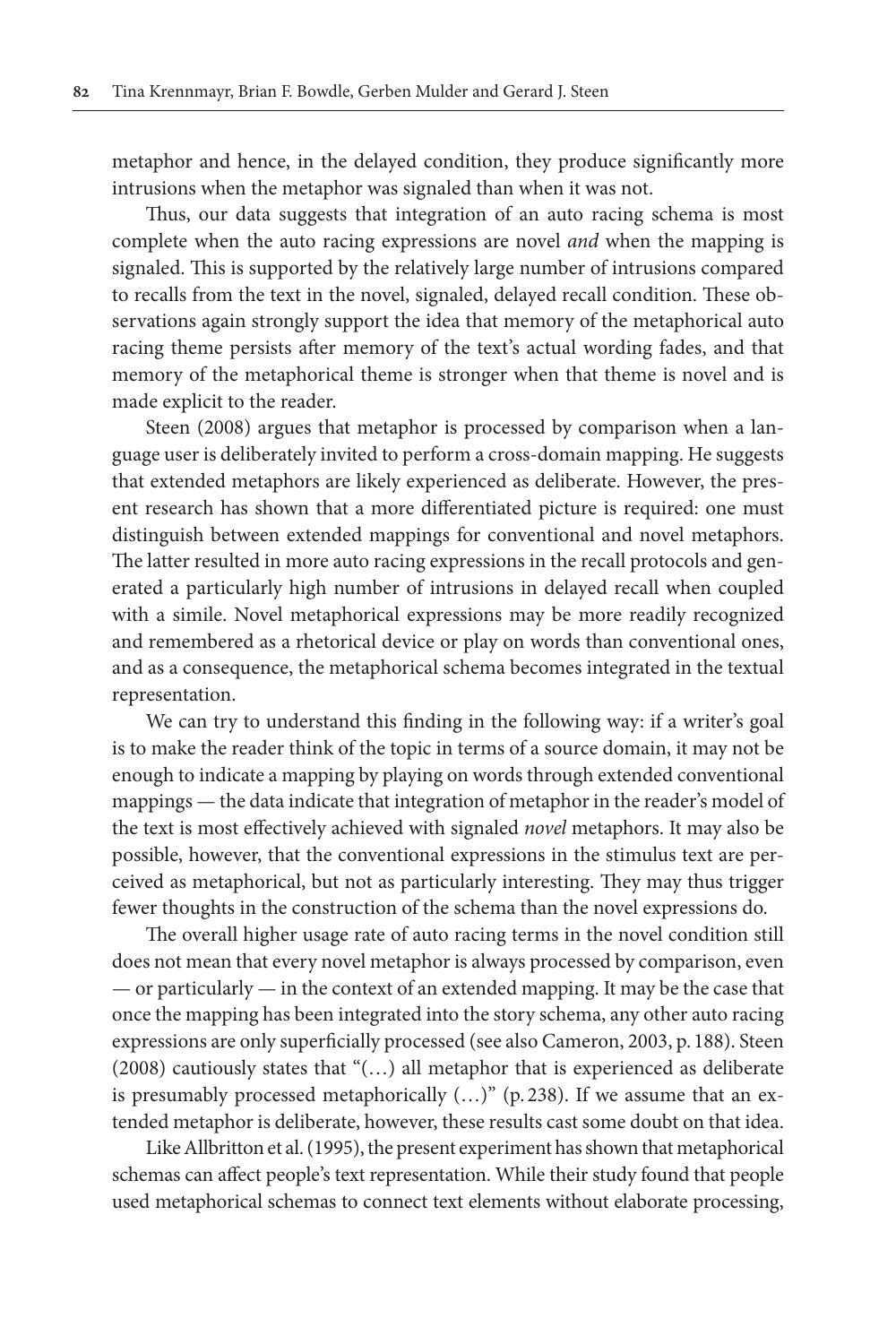our results show that people can benefit from an explicit invitation to form sourcetarget mappings. Similes and novel metaphors can function as such aids.

Since the variables metaphor conventionality and signaling influence the readers' textual interpretations, it is important to manipulate them carefully when designing experimental material. This study thus addresses the limitations of earlier studies such as Boronat (1990), Keysar et al. (2000) and Thibodeau and Durgin (2008), which did not pay sufficient attention to manipulating these factors consistently.

### **3.4** Suggestions for future research

Counter to our predictions, similes led to a larger jump in the number of racing metaphor intrusions in the novel than in the conventional condition. To understand the unexpected direction of this effect, follow-up experiments are in order. They need to test whether the simile in the novel condition made the text more coherent than the simile in the conventional condition did. Another, related interpretation is that it may have functioned as a useful and memorable peg on which to hang the assorted novel metaphorical expressions, a conceptual tool that was less needed in the conventional condition.

Future research on recalling text with an underlying extended metaphor also needs to investigate how far pre-knowledge of the target domain and of the source domain correlate with the recall scores (see Pearson et al., 1981; Meyer, 1987). Reading skills are another point of future investigation, since they can have an impact on memory ability. Weaker readers may need the extra aid of simile to build a metaphorical model, while good readers may not (e.g., Blasko, 1999; Whitney et al., 1996). This question is particularly relevant for educational contexts.

While our research has shown that readers are likely to generate a metaphorical schema under certain conditions, we do not know at which level of abstraction this schema operates (see also Bower et al., 1979). A more detailed fine-grained coding procedure in which each racing term is coded for its level of abstraction could shed light on the level at which the auto racing schema operates. Finally, since metaphors can add to the coherence of a text when they span several statements in discourse and thereby facilitate discourse cohesion (Graesser, Mio, & Millis, 1989, p. 134), future research may manipulate the number of metaphorical expressions as well as the spacing between expressions to provide a more differentiated picture of the cohesive function of metaphors.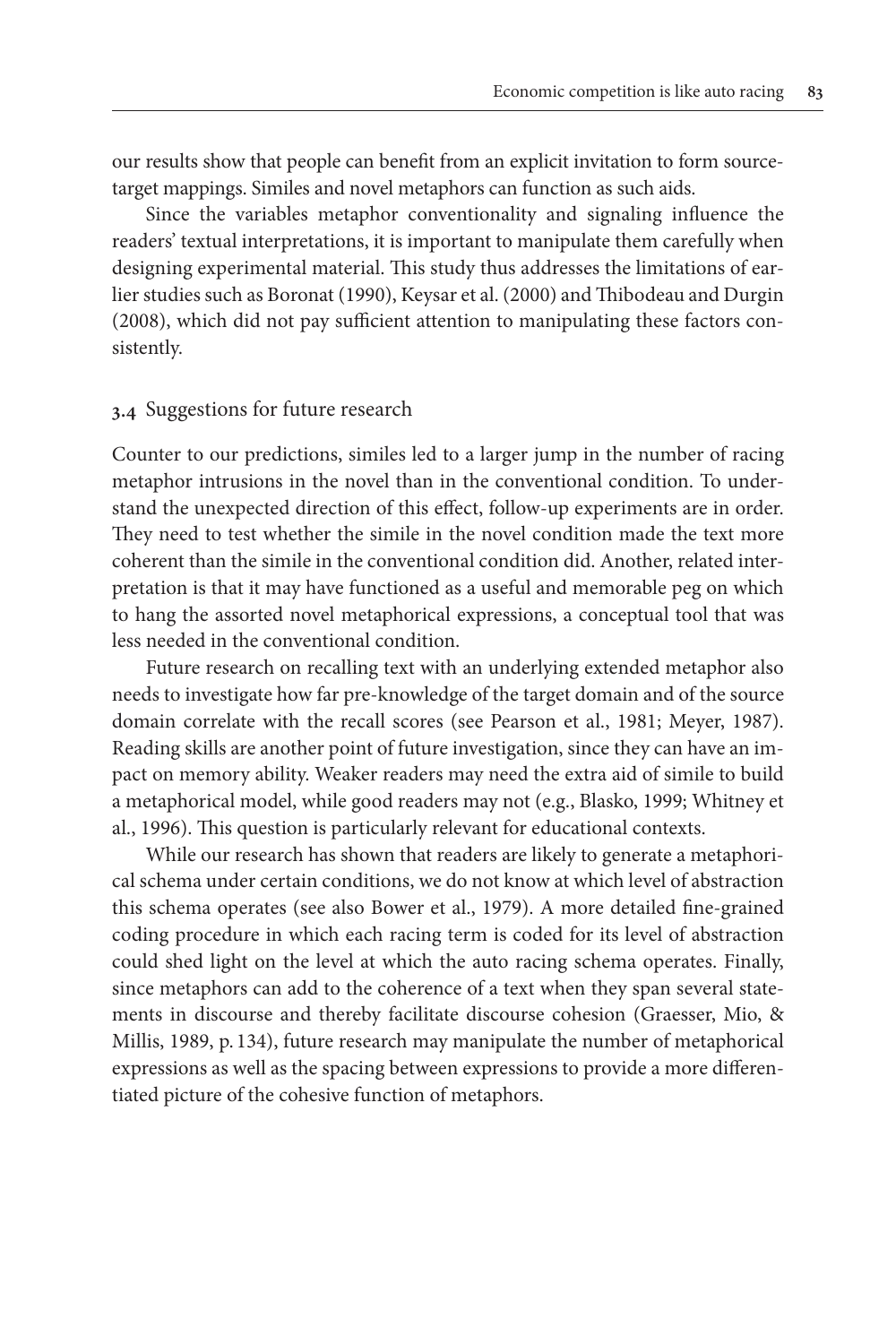## **4. Conclusion**

This study has addressed three major gaps in metaphor comprehension research. First of all, the test material is more realistic and believable than the 'textoids' used in previous studies. Second, it is the only experiment to date that has kept the number of source domain terms constant across conditions, has placed novel test items only into the novel condition and conventional ones only into the conventional condition, and has not mixed metaphor and simile forms. Furthermore, both signaling and conventionality have been manipulated across all conditions. Though there have been a number of studies examining the effect of conventionality on the activation of conceptual domains (e.g., Boronat, 1990) and the effect of making a mapping explicit (Keysar et al., 2000), the present study is the first to have tested for interaction between these two variables.

Results suggest that source-target domains can be psychologically real to varying degrees. Connections between source and target domains tend to be integrated into readers' mental models when they are explicitly invited to do so. Novel metaphors and signaling of the mappings can function as such invitations. The unexpected jump in the use of auto racing intrusions in the novel condition (and not in the conventional one) when the metaphorical schema was signaled calls for further research into the role of signaling a metaphor and the consequences for textual representations.

Since memory studies and reaction-time studies tap into different stages of processing, we cannot directly link their results. Although recall tasks do not offer the precision of online comprehension tasks and their results tend to be 'messier,' they have the potential to offer a more complete picture of the products of figurative processing. The study has thus laid the ground for a range of possible ensuing research projects on extended metaphors and the circumstances under which they are likely to become part of readers' mental representations of a text. For example, knowing under which conditions people build their mental representation of a text on a metaphorical schema has practical implications for text design. Obtaining a better picture of the consequences of using one kind of metaphor (form) over another is vital since metaphor has been shown to influence people's understanding of complex topics, their attitude on public issues, and consequently their actions.

## **Acknowledgement**

This research was supported by the Dutch Organization for Scientific Research (NWO) and was carried out within the Network Institute at VU University Amsterdam.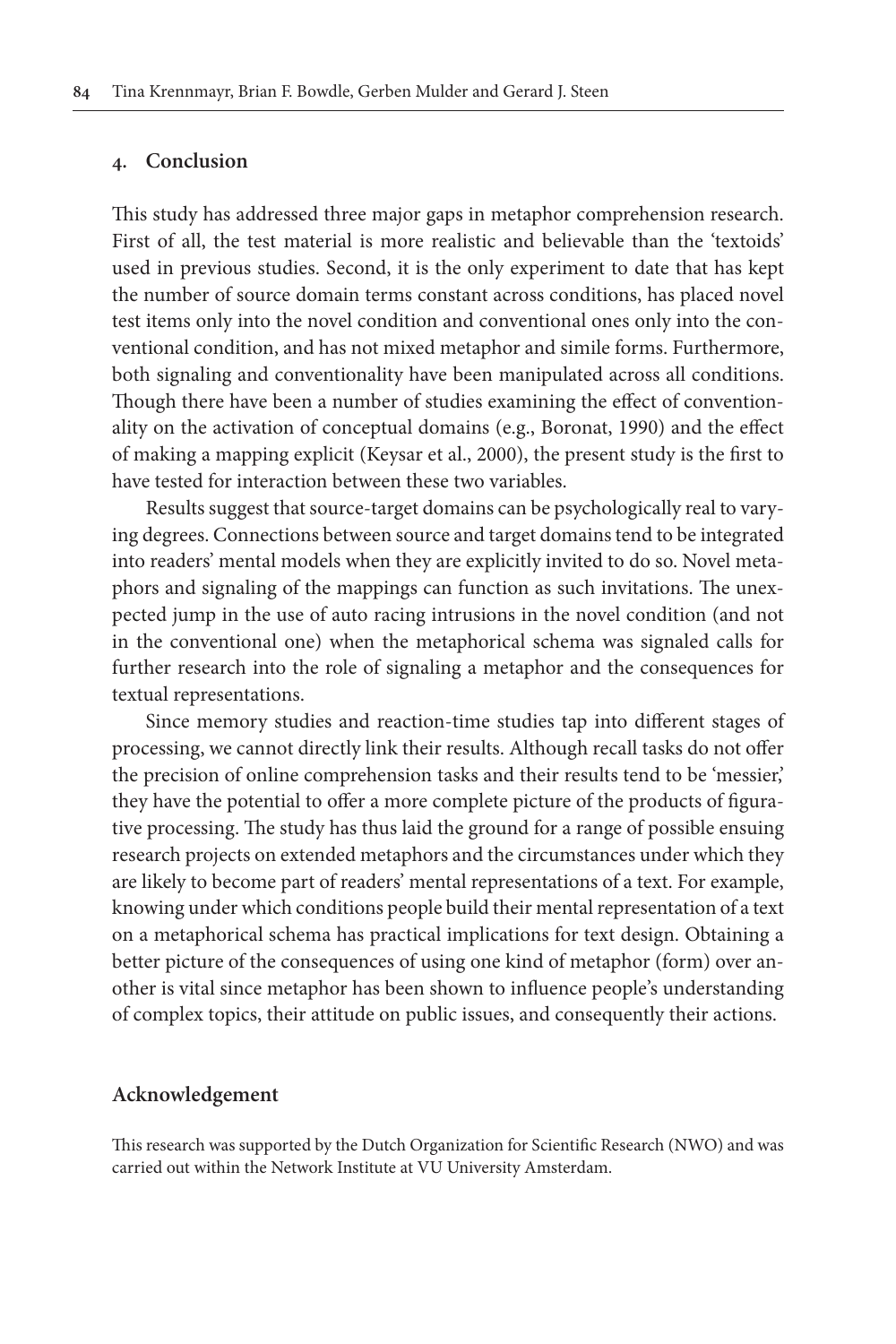# **References**

- Allbritton, D. W. (1995). When metaphors function as schemas: Some cognitive effects of conceptual metaphors. *Metaphor and Symbol*, *10*(1), 33–46. DOI: [10.1207/s15327868ms1001\\_4](http://dx.doi.org/10.1207/s15327868ms1001_4)
- Allbritton, D. W., McKoon, G., & Gerrig, R. J. (1995). Metaphor-based schemas and text representations: Making connections through conceptual metaphors. *Journal of Experimental Psychology: Learning, Memory and Cognition*, *21*(3), 612–625. DOI: [10.1037/0278-](http://dx.doi.org/10.1037/0278-7393.21.3.612) [7393.21.3.612](http://dx.doi.org/10.1037/0278-7393.21.3.612)
- Beger, A. (2011). Deliberate metaphors? An exploration of the choice and functions of metaphors in US-American college lectures. *Metaphorik.de*, *20*, 39–60.
- Blasko, D. G. (1999). Only the tip of the iceberg: Who understands what about metaphor? *Journal of Pragmatics*, *31*, 1675–1683. DOI: [10.1016/S0378-2166\(99\)00009-0](http://dx.doi.org/10.1016/S0378-2166(99)00009-0)
- Boers, F. (1997). No pain, no gain in a free-market ideology: A test for cognitive semantics? *Metaphor and Symbol*, *12*, 231–241. DOI: [10.1207/s15327868ms1204\\_2](http://dx.doi.org/10.1207/s15327868ms1204_2)
- Boronat, C. B. (1990). *Effects of base shift and frequency in extended metaphor processing*. M. A. dissertation, Urbana-Champaign: University of Illinois.
- Bowdle, B. F., & Gentner, D. (2005). The career of metaphor. *Psychological Review*, *112*(1), 193– 216. DOI: [10.1037/0033-295X.112.1.193](http://dx.doi.org/10.1037/0033-295X.112.1.193)
- Bower, G. H., Black, J. B., & Turner, T. J. (1979). Scripts in memory for text. *Cognitive Psychology*, *11*, 177–220. DOI: [10.1016/0010-0285\(79\)90009-4](http://dx.doi.org/10.1016/0010-0285(79)90009-4)
- Brewer, W. F., & Treyens, J. C. (1981). Role of schemata in memory for places. *Cognitive Psychology*, *13*, 207–230. DOI: [10.1016/0010-0285\(81\)90008-6](http://dx.doi.org/10.1016/0010-0285(81)90008-6)
- Cameron, L. (2003). *Metaphor in educational discourse*. London & New York: Continuum.
- Cameron, L., & Low, G. D. (2004). Figurative variation in episodes of educational talk and text. *European Journal of English Studies*, *8*(3), 355–373. DOI: [10.1080/1382557042000277430](http://dx.doi.org/10.1080/1382557042000277430)
- Charteris-Black, J. (2004). *Corpus approaches to critical metaphor analysis*. Houndmills, Basingstoke; Hampshire, New York: Palgrave Macmillan. DOI: [10.1057/9780230000612](http://dx.doi.org/10.1057/9780230000612)
- Chiang, W.-Y., & Duann, R.-F. (2007). Conceptual metaphors for sars: 'War' between whom? *Discourse and Society*, *18*(5), 579–602. DOI: [10.1177/0957926507079631](http://dx.doi.org/10.1177/0957926507079631)
- Field, A. (2009). *Discovering statistics using SPSS*. London: Sage.
- Gibbs, R. W., & O'Brian, J. E. (1990). Idioms and mental imagery: The metaphorical motivation for idiomatic meaning. *Cognition*, *36*, 35–68. DOI: [10.1016/0010-0277\(90\)90053-M](http://dx.doi.org/10.1016/0010-0277(90)90053-M)
- Graesser, A. C., Millis, K. K., & Zwaan, R. A. (1997). Discourse comprehension. *Annual Review of Psychology*, *48*, 163–189. DOI: [10.1146/annurev.psych.48.1.163](http://dx.doi.org/10.1146/annurev.psych.48.1.163)
- Graesser, A. C., Mio, J., & Millis, K. K. (1989). Metaphors in persuasive communication. In D. Meutsch & R. Viehoff (Eds.), *Comprehension of literary discourse; results and problems of interdisciplinary approaches* (pp. 131–154). Berlin: de Gruyter.
- Hunt, H. (2004). Shifting gears. Mexico fights for position in global race. A Reprint from *Tierra Grande. International Economy*. http://recenter.tamu.edu/
- Johnson, M. K., Bransford, J. D., & Solomon, S. K. (1973). Memory for tacit implications of sentences. *Journal of Experimental Psychology*, *98*(1), 203–205. DOI: [10.1037/h0034290](http://dx.doi.org/10.1037/h0034290)
- Keysar, B., Shen, Y., Glucksberg, S., & Horton, W. S. (2000). Conventional language: How metaphorical is it? *Journal of Memory and Language*, *43*, 576–593. DOI: [10.1006/jmla.2000.2711](http://dx.doi.org/10.1006/jmla.2000.2711)
- Kintsch, W. (1998). *Comprehension: A paradigm for cognition*. Cambridge, UK: Cambridge University Press.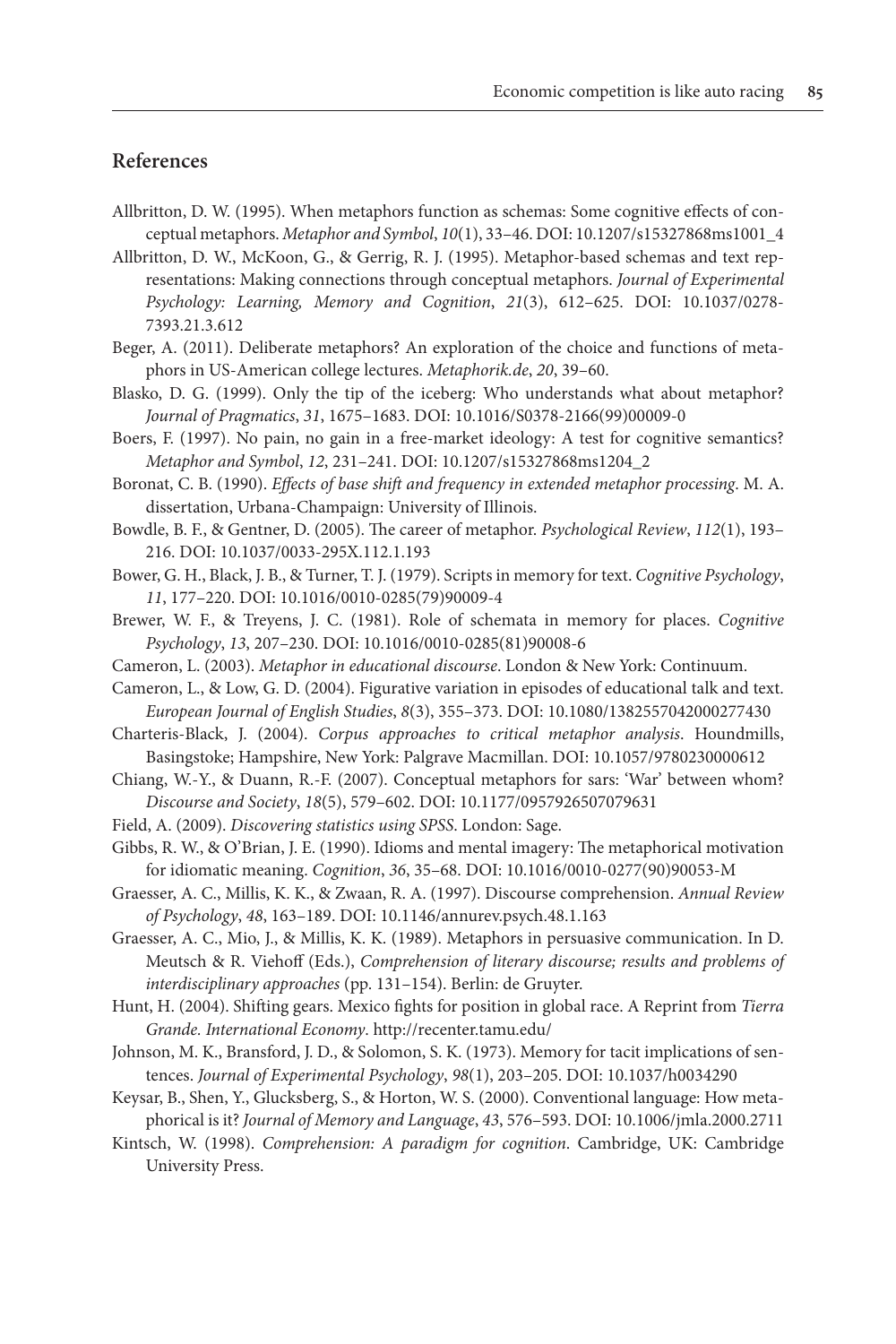- Kintsch, W., & van Dijk, T. A. (1978). Towards a model of text comprehension and production. *Psychological Review*, *85*(5), 363–394. DOI: [10.1037/0033-295X.85.5.363](http://dx.doi.org/10.1037/0033-295X.85.5.363)
- Kipfer, B. A., & Chapman, R. L. (Eds.). (2003). *Roget's thesaurus* (6th ed.). New York: HarperCollins.
- Kitis, E., & Milapides, M. (1997). Read it and believe it: How metaphor constructs ideology in news discourse: A case study. *Journal of Pragmatics*, *28*, 557–590. DOI: [10.1016/S0378-](http://dx.doi.org/10.1016/S0378-2166(97)00075-1) [2166\(97\)00075-1](http://dx.doi.org/10.1016/S0378-2166(97)00075-1)
- Kopp, R. R. (1995). *Metaphor therapy: Using client-generated metaphors in psychotherapy*. New York: Brunnel/Mazel.
- Kopp, R. R., & Craw, M. J. (1998). Metaphoric language, metaphoric cognition, and cognitive therapy. *Psychotherapy*, *35*(3), 306–311. DOI: [10.1037/h0087795](http://dx.doi.org/10.1037/h0087795)
- Krennmayr, T. (2011). *Metaphor in newspapers*. Utrecht: LOT.
- Lakoff, G., & Johnson, M. (1980). *Metaphors we live by*. Chicago, IL; London: University of Chicago Press.
- Low, G. D. (2008). Metaphor and education. In R. W. Gibbs (Ed.), *Cambridge handbook of metaphor and thought* (pp. 212–230). Cambridge, UK: Cambridge University Press. DOI: [10.1017/CBO9780511816802.014](http://dx.doi.org/10.1017/CBO9780511816802.014)
- Low, G. D., Littlemore, J., & Köster, A. (2008). Metaphor use in three UK university lectures. *Applied Linguistics*, *29*(3), 428–455. DOI: [10.1093/applin/amn008](http://dx.doi.org/10.1093/applin/amn008)
- Mannes, S. M., & Kintsch, W. (1987). Knowledge organization and text organization. *Cognition and Instruction*, *4*(2), 91–115. DOI: [10.1207/s1532690xci0402\\_2](http://dx.doi.org/10.1207/s1532690xci0402_2)
- Meyer, B. J. F. (1975). *The organization of prose and its effects on memory*. Amsterdam: North-Holland.
- Meyer, B. J. F. (1984). Text dimensions and cognitive processing. In H. Mandl, N. L. Stein & T. Trabasso (Eds.), *Learning and comprehension of text* (pp. 3–51). Hillsdale, NJ: Lawrence Erlbaum.
- Meyer, R. E. (1987). *Educational psychology: A cognitive approach*. Boston: Little, Brown.
- Musolff, A. (2006). Metaphor scenarios in public discourse. *Metaphor and Symbol*, *21*(1), 23–38. DOI: [10.1207/s15327868ms2101\\_2](http://dx.doi.org/10.1207/s15327868ms2101_2)
- Myers, J. L., O'Brian, E. J., Balota, D. A., & Toyofuku, M. L. (1984). Memory search without interference: The role of integration. *Cognitive Psychology*, *16*, 217–242. DOI: [10.1016/0010-](http://dx.doi.org/10.1016/0010-0285(84)90008-2) [0285\(84\)90008-2](http://dx.doi.org/10.1016/0010-0285(84)90008-2)
- Nayak, N. P., & Gibbs, R. W. (1990). Conceptual knowledge in the interpretation of idioms. *Journal of Experimental Psychology: General*, *119*(3), 315–330. DOI: [10.1037/0096-](http://dx.doi.org/10.1037/0096-3445.119.3.315) [3445.119.3.315](http://dx.doi.org/10.1037/0096-3445.119.3.315)
- Pearson, P. D., Raphael, T. E., TePaske, N., & Hyser, C. (1981). The function of metaphor in children's recall of expository passages. *Journal of Reading Behavior*, *8*(3), 249–261.
- Princeton University. (2010). *WordNet*.<http://wordnet.princeton.edu>.
- Santa Ana, O. (1999). 'Like an animal i was treated': Anti-immigrant metaphor in us public discourse. *Discourse and Society*, *10*, 191–224. DOI: [10.1177/0957926599010002004](http://dx.doi.org/10.1177/0957926599010002004)
- Semino, E. (2008). *Metaphor in discourse*. Cambridge, UK: Cambridge University Press.
- Steen, G. J. (2008). The paradox of metaphor: Why we need a three-dimensional model of metaphor. *Metaphor and Symbol*, *23*, 213–241. DOI: [10.1080/10926480802426753](http://dx.doi.org/10.1080/10926480802426753)
- Steen, G. J. (2010). When is metaphor deliberate? In N.-L. Johannesson, D. C. Minugh & C. Alm-Arvius (Eds.), *Selected papers from the 2009 Stockholm Metaphor Festival* (pp. 43–63). Stockholm: Department of English, Stockholm University.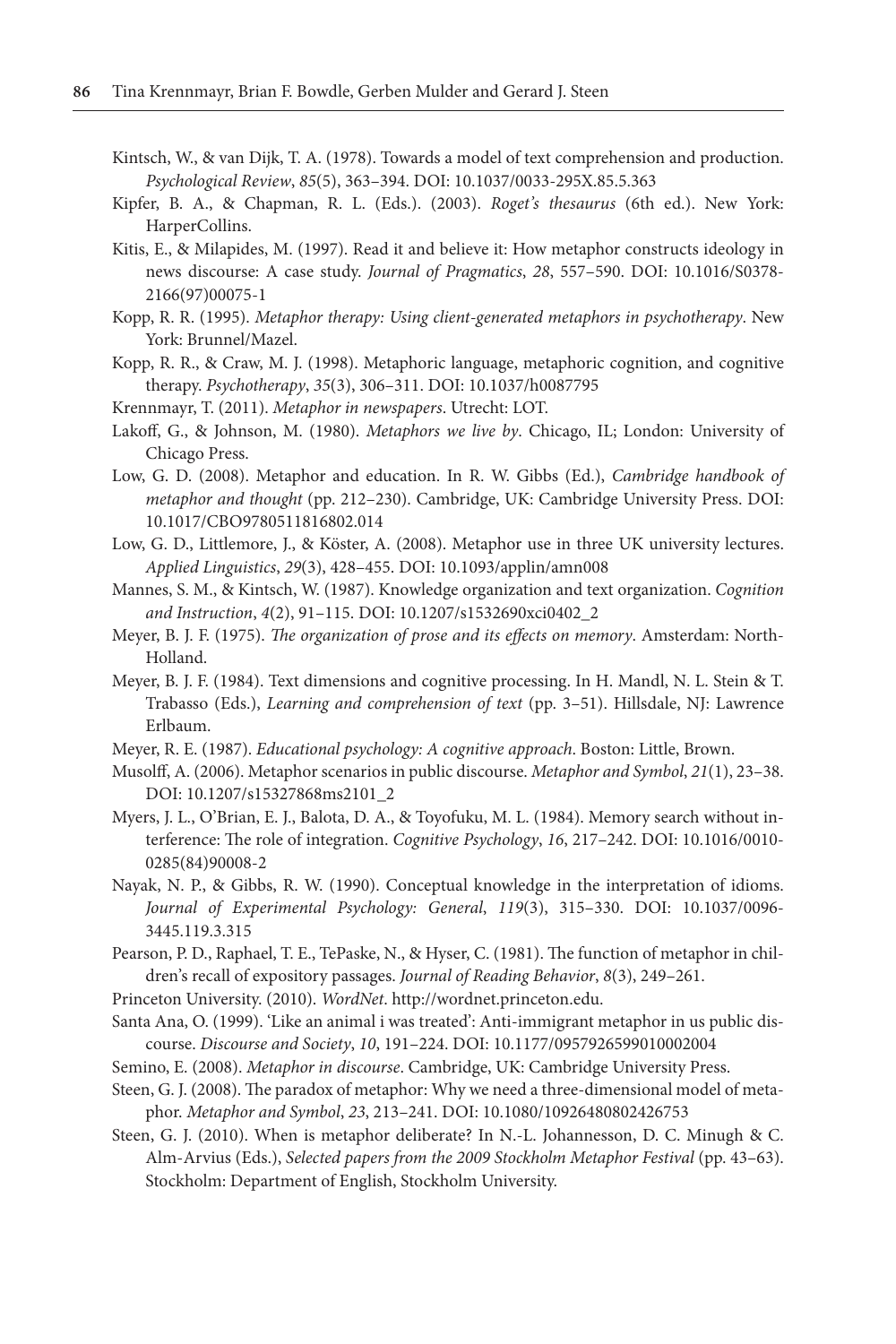- Tendahl, M., & Gibbs, R. W. (2008). Complementary perspectives on metaphor: Cognitive linguistics and relevance theory. *Journal of Pragmatics*, *40*(11), 1823–1864. DOI: [10.1016/j.](http://dx.doi.org/10.1016/j.pragma.2008.02.001) [pragma.2008.02.001](http://dx.doi.org/10.1016/j.pragma.2008.02.001)
- Thibodeau, P., & Durgin, F. H. (2008). Productive figurative communication: Conventional metaphors facilitate the comprehension of related novel metaphors. *Journal of Memory and Language*, *58*, 521–540. DOI: [10.1016/j.jml.2007.05.001](http://dx.doi.org/10.1016/j.jml.2007.05.001)
- Thorndyke, P. W. (1977). Cognitive structures in comprehension and memory of narrative discourse. *Cognitive Psychology*, *9*, 77–110. DOI: [10.1016/0010-0285\(77\)90005-6](http://dx.doi.org/10.1016/0010-0285(77)90005-6)
- van Dijk, T. A., & Kintsch, W. (1983). *Strategies of discourse comprehension*. New York & London: Academic Press.
- Whitney, P., Budd, D., & Mio, J. S. (1996). Individual differences in metaphoric facilitation of comprehension. In J. S. Mio & A. N. Katz (Eds.), *Metaphor: Implications and applications* (pp. 203–214). Mahwah, NJ: Lawrence Erlbaum Associates.
- Wickman, S. A., Daniels, M. H., White, L. J., & Fesmire, S. A. (1999). A "primer" in conceptual metaphor for counselors. *Journal of Counseling and Development*, *77*(4), 389–394. DOI: [10.1002/j.1556-6676.1999.tb02464.x](http://dx.doi.org/10.1002/j.1556-6676.1999.tb02464.x)
- Zinken, J. (2003). Ideological imagination: Intertextual and correlational metaphors in political discourse. *Discourse and Society*, *14*(4), 507–523. DOI: [10.1177/0957926503014004005](http://dx.doi.org/10.1177/0957926503014004005)

# **Appendix**

## *Text passages*

Auto racing terms are printed in bold for reference. In the experiment, auto racing terms were not marked.

*conventional; no simile:*

#### Economic Development

Economic development is a challenging and competitive process. Consider, for example, Mexico's developing economy. While other newly industrialized countries like China and India have **pulled ahead** economically, Mexico has been **left miles behind.** A number of reasons can be cited for Mexico's underperformance relative to these other **accelerating** economies. For one thing, Mexico is extremely dependent upon the United States. But our country is struggling with its own **stalled** economy. And both Mexico and the United States will be losing more and more manufacturing jobs to Asia in the future.

Of course, the financial integrity of the United States is also somewhat dependent upon Mexico. The state of Texas, for instance, is deeply concerned about Mexico's economic development, because Mexico's role in the global economy has consequences for Texas real estate markets. In fact, our country's entire economy could wind up **veering off course** if the situation in Mexico does not improve. If the United States wants to retain its **leading position** in the world marketplace, then we should consider doing more to help Mexico's economic development. Otherwise, Asia might **take the prize** in the global economy.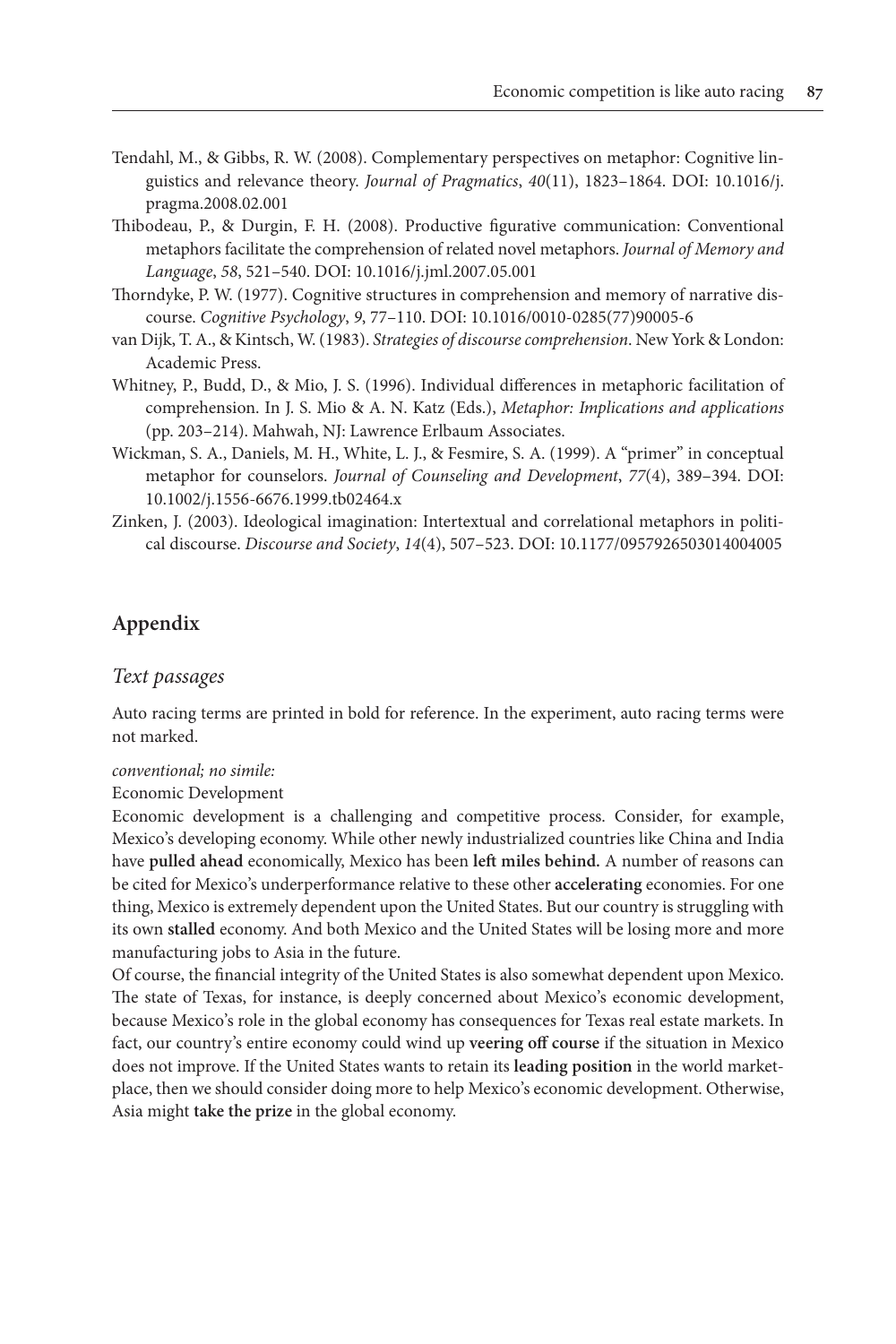#### *conventional; simile:*

## Economic Development

Economic development is a challenging and competitive process, very much like auto racing. Consider, for example, Mexico's developing economy. While other newly industrialized countries like China and India have **pulled ahead** economically, Mexico has been left **miles behind.** A number of reasons can be cited for Mexico's underperformance relative to these other **accelerating** economies. For one thing, Mexico is extremely dependent upon the United States. But our country is struggling with its own **stalled** economy. And both Mexico and the United States will be losing more and more manufacturing jobs to Asia in the future.

Of course, the financial integrity of the United States is also somewhat dependent upon Mexico. The state of Texas, for instance, is deeply concerned about Mexico's economic development, because Mexico's role in the global economy has consequences for Texas real estate markets. In fact, our country's entire economy could wind up **veering off course** if the situation in Mexico does not improve. If the United States wants to retain its **leading position** in the world marketplace, then we should consider doing more to help Mexico's economic development. Otherwise, Asia might **take the prize** in the global economy.

#### *novel; no simile:*

#### Economic Development

Economic development is a challenging and competitive process. Consider, for example, Mexico's developing economy. While other newly industrialized countries like China and India have **turbocharged ahead** economically, Mexico has been left **several laps behind.** A number of reasons can be cited for Mexico's underperformance relative to these other **revved-up** economies. For one thing, Mexico is extremely dependent upon the United States. But our country is struggling with its own **sputtering** economic **engine.** And both Mexico and the United States will be losing more and more manufacturing jobs to Asia in the future.

Of course, the financial integrity of the United States is also somewhat dependent upon Mexico. The state of Texas, for instance, is deeply concerned about Mexico's economic development, because Mexico's role in the global economy has consequences for Texas real estate markets. In fact, our country's entire economy could wind up **fishtailing** if the situation in Mexico does not improve. If the United States wants to remain on the **inside track** in the world marketplace, then we should consider doing more to help Mexico's economic development. Otherwise, Asia might **take the checkered flag** in the global economy.

#### *novel; simile:*

#### Economic Development

Economic development is a challenging and competitive process, very much like auto racing. Consider, for example, Mexico's developing economy. While other newly industrialized countries like China and India have **turbocharged ahead** economically, Mexico has been left **several laps behind.** A number of reasons can be cited for Mexico's underperformance relative to these other **revved-up** economies. For one thing, Mexico is extremely dependent upon the United States. But our country is struggling with its own **sputtering** economic **engine.** And both Mexico and the United States will be losing more and more manufacturing jobs to Asia in the future.

Of course, the financial integrity of the United States is also somewhat dependent upon Mexico. The state of Texas, for instance, is deeply concerned about Mexico's economic development, because Mexico's role in the global economy has consequences for Texas real estate markets. In fact, our country's entire economy could wind up **fishtailing** if the situation in Mexico does not improve. If the United States wants to remain on the **inside track** in the world marketplace, then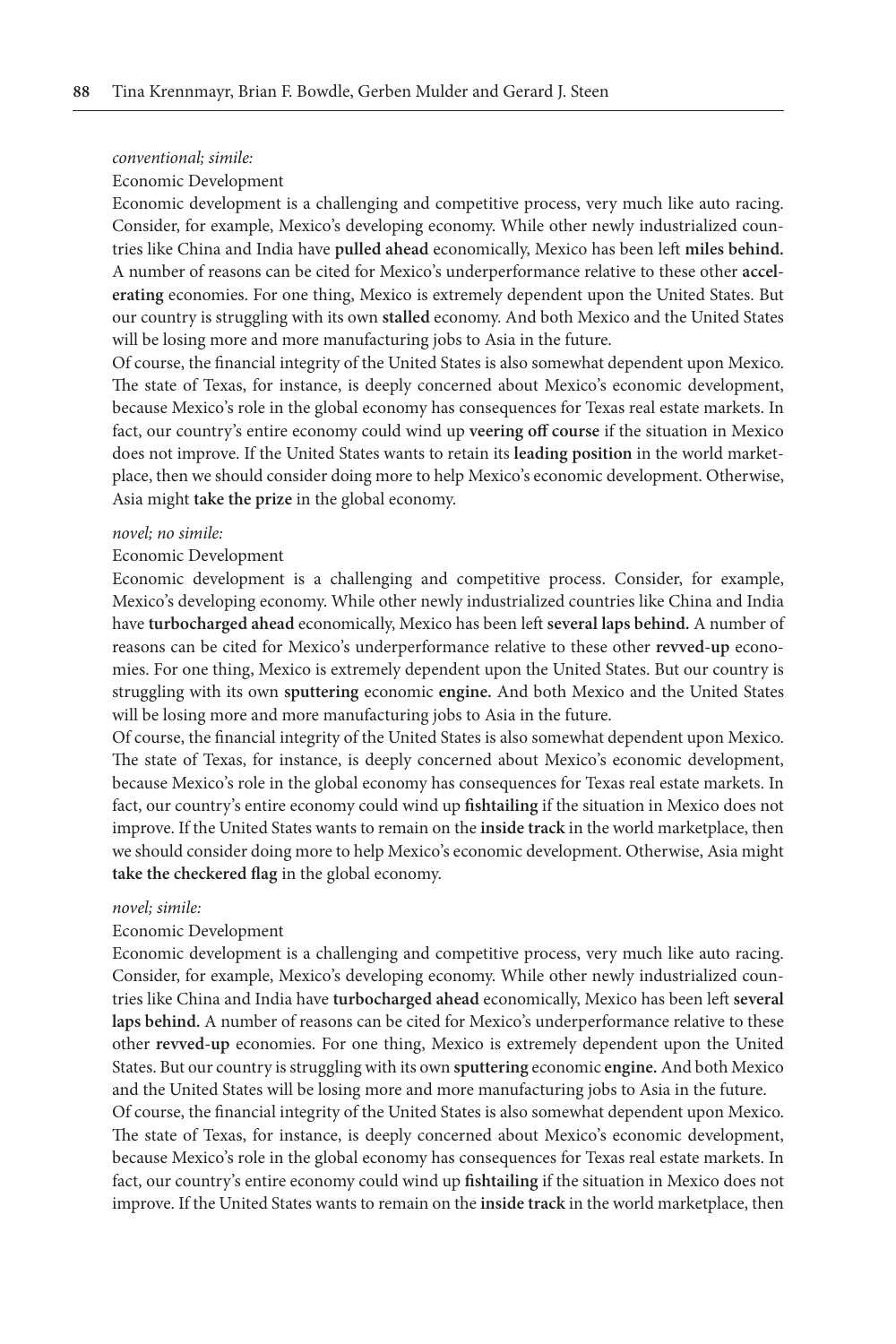we should consider doing more to help Mexico's economic development. Otherwise, Asia might **take the checkered flag** in the global economy.

## *Corresponding author's address*

Dr Tina Krennmayr VU University Amsterdam Department of Language and Communication De Boelelaan 1105 1081 HV Amsterdam, The Netherlands

[t.krennmayr@vu.nl](mailto:t.krennmayr@vu.nl)

## *About the authors*

**Tina Krennmayr** is an Assistant Professor at VU University Amsterdam. She does corpus research on metaphor variation in discourse and develops methods for metaphor identification. She is also interested in the application of metaphor research to foreign language learning and has published on ESP teaching and the development of figurative language proficiency in nonnative speakers of English.

**Brian Bowdle** is an Associate Professor of Psychology at Grand Valley State University in Allendale, Michigan. His primary area of research is figurative language comprehension and production, and he has published on the effects of conventionalization on metaphor processing. Among his other interests are the relationships between language and conceptualization, and the impact of culture on cognition.

**Gerben Mulder** is an Assistant Professor at VU University Amsterdam. His primary interests are Discourse Psychology, especially the cognitive processes and meaning representations involved in reading expository text, and Research Methodology and Statistics. His current research interests are the reliability of reading experiments and the comprehensibility of scientific news in written media.

**Gerard Steen** is professor of Language and Communication at VU University Amsterdam. His main interest is metaphor in discourse, and more generally language use in discourse approached via genre. He is associate editor of *Metaphor & Symbol* and main editor of *Metaphor in Language, Cognition and Communication.* He currently serves as director of the Metaphor Lab at VU University Amsterdam.